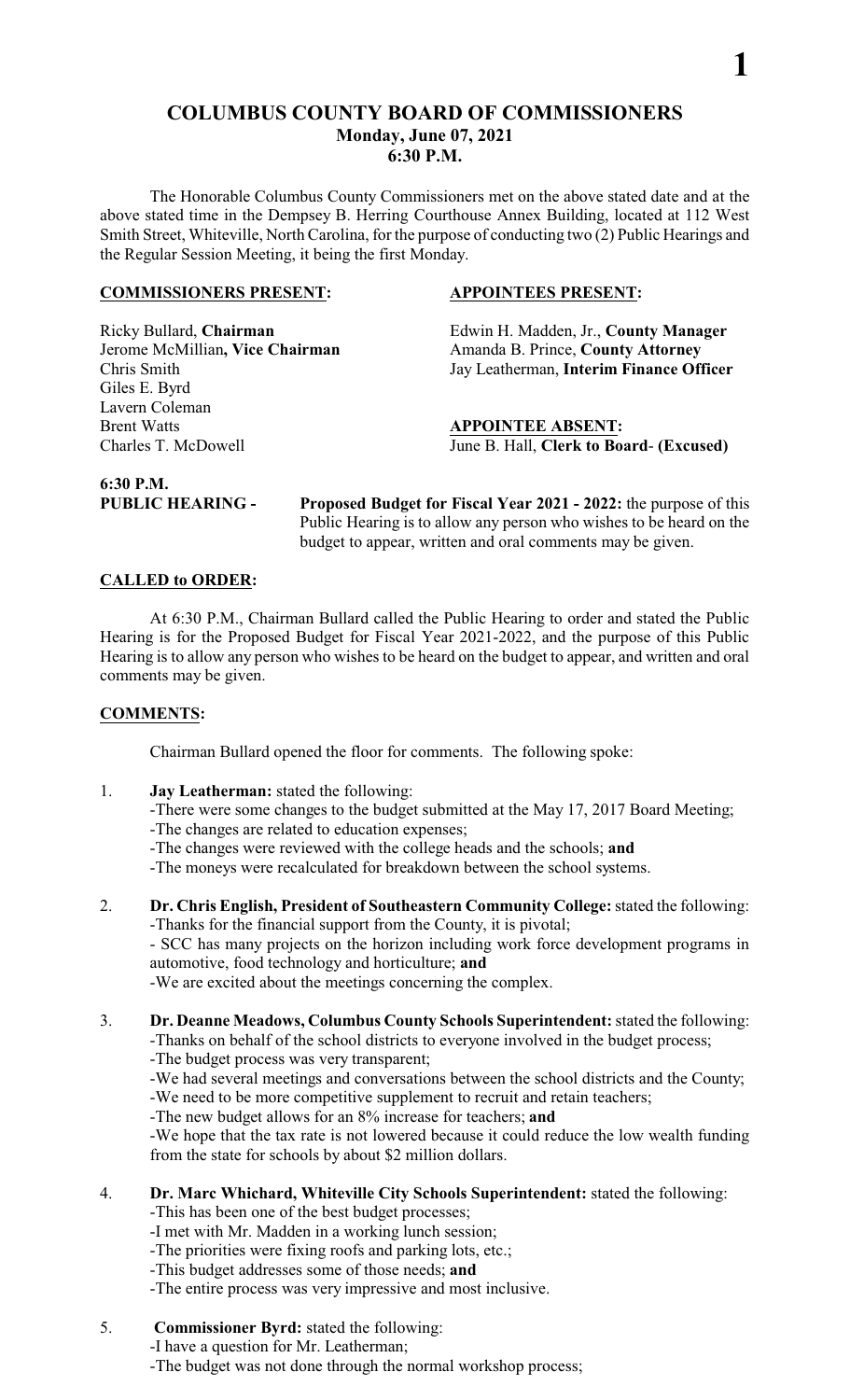-This is about the 17th budget I have worked on;

-You are using \$3.2 million from the American Rescue Plan funds, and what happens a few years from now when we no longer have those funds available for our budget? Mr. Leatherman replied to Commissioner Byrd, stating in previous years we used about \$2 - \$3 million from the fund balance. We did not use any from the fund balance this year. Revenue increasing in the form of new businesses will be additional funding available in the future. Mr. Leatherman also stated additional cost-saving measures like the fleet agreement have the potential to save about \$1.8 million over the next 8-10 years.

- 5. **Commissioner McDowell:** stated he is against not lowering the property tax rate.
- 6. **Amanda Prince:** stated the following: -I have received an e-mail from Mr. Steve Smith and he fully concedes that an increase in salary for county employees is needed; **and** -He requests that we look into doing a merit-based pay increase system to be implemented in the future, and using that method you can weed out unproductive employees.
- 7. **Commissioner Coleman:** stated law enforcement, education and salary increases are the three (3) largest parts of this budget, and it is the places where we need it the most. I am very satisfied with the budget.
- 8. **Eddie Madden:** requested everyone to wait until the budget discussion later on the agenda because he will address/discuss the concerns/points brought up in the hearing.

### **PUBLIC HEARING CLOSED:**

At 6:59 P.M., Commissioner Byrd made a motion to close the Public Hearing, seconded by Vice Chairman McMillian. The motion unanimously passed.

# **7:00 P.M.**

**PUBLIC HEARING- Proposed Text Amendments to the Columbus County Code of Ordinances:** the purpose of this Public Hearing is to allow all interested citizens to attend and present oral and written comments.

### **CALLED to ORDER:**

At 7:00 P.M., Chairman Bullard opened the Public Hearing, and stated this Public Hearing is for the Proposed Text Amendments to the Columbus CountyCode of Ordinances, and the purpose of the Public Hearing is to allow all interested citizens to attend and present oral and written comments.

### **COMMENTS:**

Chairman Bullard opened the floor for comments. The following spoke.

1. **Samantha Alsup:** stated the following:

-I am here tonight to discuss the proposed text amendments to the Columbus County Code of Ordinances; **and**

-I have with me tonight Richard Flowe with N-Focus, who is the consultant helping us with the proposed text amendments.

2. **Richard Flowe:** stated the following:

-These started in 1959 -

- -Five (5) areas affected:
	- -Citizens and taxpayers
	- -Business Community
	- -Natural Resources
	- -Leadership
	- -Investment in community
- -Re-inventing approaches
- 3. **Commissioner Byrd:** Asked the following two (2) questions: What about the grandfather clause? How will it affect rural farmland?
- 4. **Rick Flowe:** Replied the grandfather clause is complicated. Bonafide farms are exempt but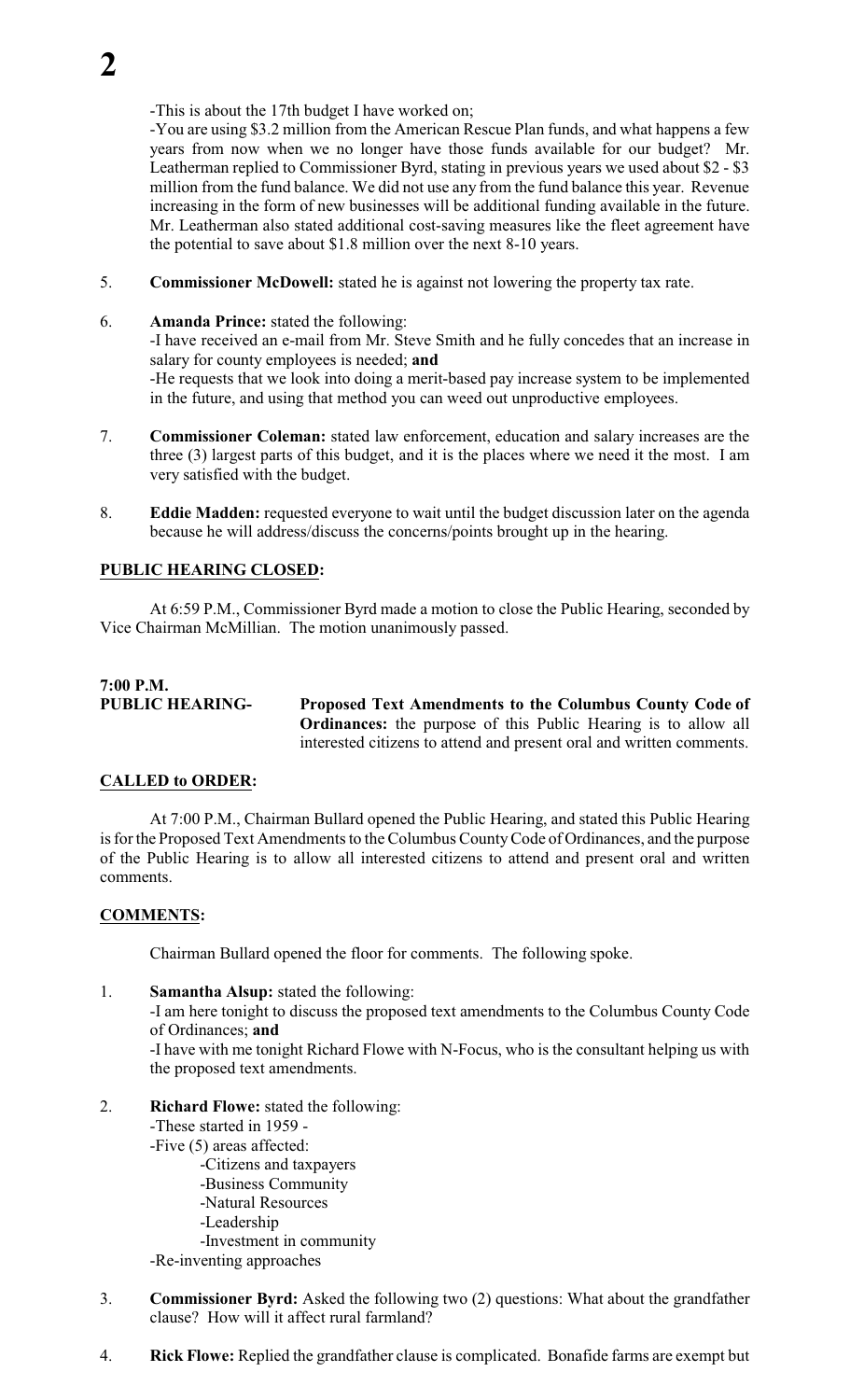this only applies to farming outside of city limits.

#### **TIME PUBLIC HEARING CLOSED:**

At 7:21 P.M., Commissioner Byrd made a motion to close the Public Hearing, seconded by Commissioner Smith. The motion unanimously passed.

#### **7:21 P.M. REGULAR SESSION**

#### **Agenda Items #1, #2 and #3: MEETING CALLED to ORDER, INVOCATION and PLEDGE of ALLEGIANCE:**

At 6:30 P.M., Chairman Ricky Bullard called the Monday, June 07, 2021 Columbus County Board of Commissioners Regular Session Meeting to order. The invocation was delivered by Commissioner Lavern Coleman. Everyone in attendance stood and pledged Allegiance to the Flag of the United States of America which was led by Commissioner Brent Watts.

#### **Agenda Item #4: BOARD MINUTES APPROVAL:**

Commissioner McDowell made a motion to approve the Columbus County Board of Commissioners May 17, 2021 Regular Session Minutes, with two (2) corrections on Page 890, seconded by Commissioner Coleman. The motion unanimously passed.

#### **Agenda Item #5: APPROVAL of JUNE 07, 2021 AGENDA -and- CONSENT AGENDA ITEMS:**

Commissioner Watts made a motion to approve the June 07, 2021 Agenda and the following five (5) Consent Agenda Items, seconded by Commissioner Smith. The motion unanimously passed.

| <b>TYPE</b>         | <b>ACCOUNT</b> | <b>DETAILS</b>                   | <b>AMOUNT</b> |
|---------------------|----------------|----------------------------------|---------------|
| <b>Expenditure</b>  | 10-4310-535300 | <b>M&amp;R</b> Vehicles          | 12,996        |
| Revenue             | 10-3431-489000 | Miscellaneous Revenue            | 12,996        |
| <b>Expenditures</b> | 10-4140-519000 | Prof Services                    | 350,000       |
| <b>Revenues</b>     | 10-3991-49101  | <b>Fund Balance Appropriated</b> | 350,000       |
| <b>Expenditures</b> | 10-4155-512100 | Salaries & Wages Regular         | (1, 349)      |
|                     | 10-4155-518100 | <b>FICA</b>                      | (195)         |
|                     | 10-5266-537000 | Advertising                      | (192)         |
|                     | 10-4155-539000 | <b>Other Services</b>            | (1,895)       |
|                     | 10-4155-549000 | Dues & Subscriptions             | (830)         |
|                     | 10-4155-549900 | Miscellaneous Expense            | 75            |
|                     | 10-4155-532000 | Communications                   | 210           |
|                     | 10-4155-526000 | Office Supplies                  | 355           |
|                     | 10-4155-531100 | Travel                           | (6,920)       |
|                     | 10-4155-522000 | Food and Provisions              | (2,683)       |
| <b>Revenues</b>     | 10-3416-436025 | NC JCPC Grant                    | (13,224)      |
|                     | 10-3416-489040 | Miscellaneous Revenue            | (200)         |
| <b>Expenditures</b> | 63-7114-535200 | M&R Equipment                    | 9,101         |
|                     | 63-7114-999910 | Contingency                      | (9,101)       |
| <b>Expenditures</b> | 10-4920-519001 | <b>Contracted Services</b>       | 50,000        |

#### A. **Budget Amendments:**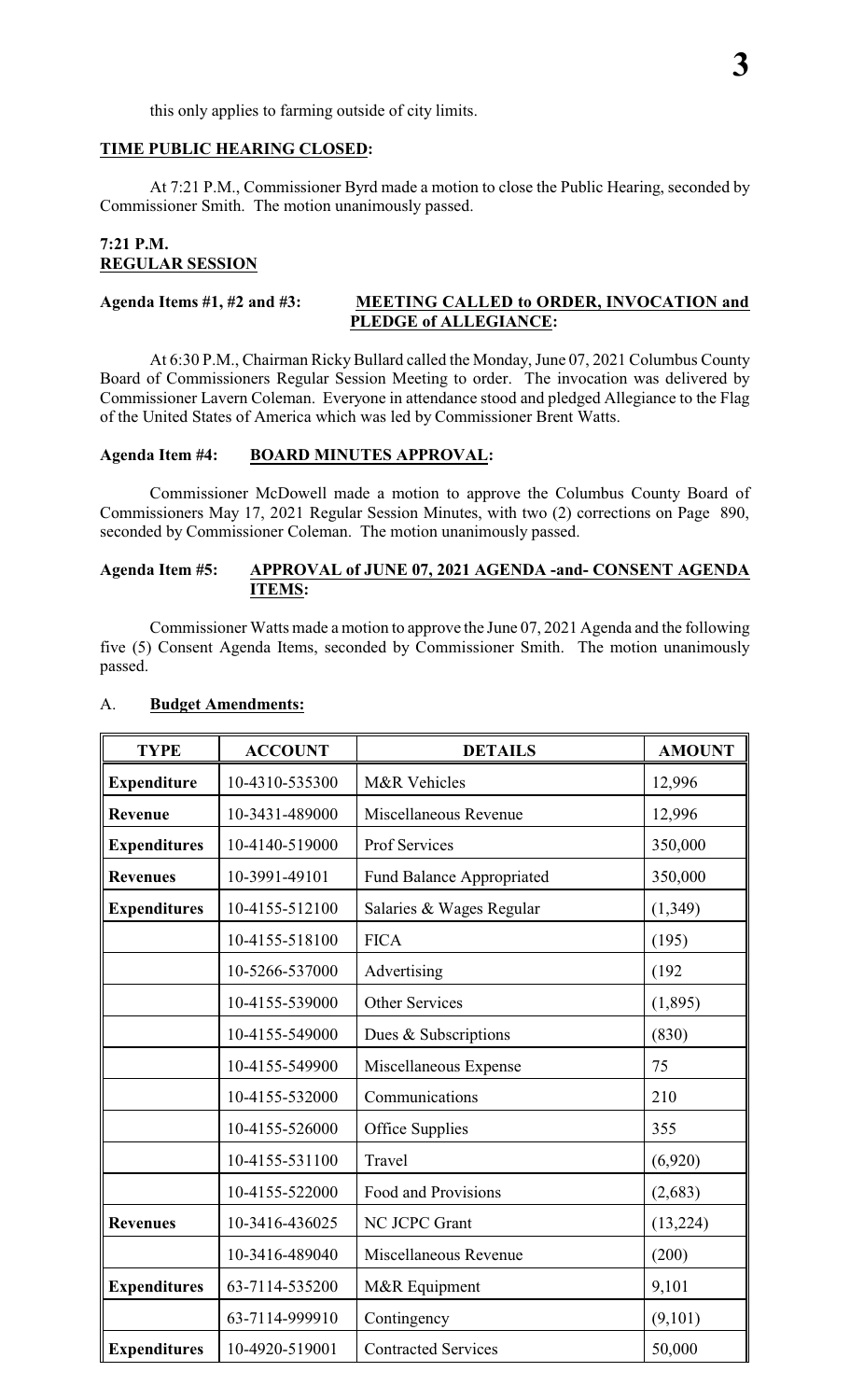| <b>TYPE</b>         | <b>ACCOUNT</b>  | <b>DETAILS</b>                                    | <b>AMOUNT</b> |
|---------------------|-----------------|---------------------------------------------------|---------------|
| <b>Revenues</b>     | 10-3485-489126  | Project Seal Grant                                | 50,000        |
| <b>Expenditures</b> | 10-4310-535300  | M&R Vehicles 2013 Charger Totaled                 | 9,493         |
|                     | 10-4310-535300  | M&R Vehicles equip for car                        | 2,277         |
| <b>Revenues</b>     | 10-3431-489000  | Miscellaneous Revenue                             | 11,770        |
| <b>Expenditures</b> | 10-4201-519966  | Acquisition                                       | 660,000       |
| <b>Revenues</b>     | 10-3839-439110  | <b>Loan Proceeds</b>                              | 600,000       |
|                     | 10-30991-499101 | Fund Balance Appropriated                         | 60,000        |
| <b>Expenditures</b> | 10-4180-549919  | Conveyance Tax - NCDORF Rev                       | 106,400       |
|                     | 10-4180-549918  | <b>Childrens Trust Fund</b>                       | 4,350         |
|                     | 10-4189-549825  | Register of Deeds/Emergency Manag                 | 28,000        |
|                     | 10-4180-549815  | <b>NC Vital Records Fee</b>                       | 1,450         |
|                     | 10-4180-512700  | Salaries/Wages - Longevity                        | 133           |
|                     | 10-4180-513400  | Supplemental Retirement Income Plan               | 3,300         |
|                     | 10-4180-518301  | <b>Insurance Contribution Retirees</b>            | 578           |
| <b>Revenues</b>     | 10-3418-440060  | Register of Deeds/Emergency<br>Management Revenue | 6,358         |
|                     | 10-3418-440100  | Register of Deeds Fees                            | 26,938        |
|                     | 10-3418-441000  | <b>Excise Tax</b>                                 | 110,915       |
| <b>Expenses</b>     | 10-4170-526001  | <b>Departmental Supplies</b>                      | (9,000)       |
|                     | 10-4170-512100  | Salaries & Wages FT                               | (20,000)      |
|                     | 10-4170-518200  | <b>Retirement Contributions FT</b>                | (5,000)       |
|                     | 10-4170-518300  | Insurance Contributions F/T                       | (15,000)      |
|                     | 10-4170-523000  | <b>Staff Development</b>                          | (6,000)       |
|                     | 10-4170-532100  | Telephone                                         | (3,000)       |
|                     | 10-4170-532101  | Postage                                           | (4,000)       |
|                     | 10-4170-535200  | Maint/Repair Equipment                            | (5,000)       |
|                     | 10-4170-549300  | Software License                                  | (3,000)       |
|                     | 10-4170-512600  | Salaries Wages P/T                                | 70,000        |

### B. **Tax Refunds and Releases:**

**4**

Tax Refunds and Releases *Property Value* \$603.75 Rabon, John Matthew **PROPERTY:** 00000 Total: \$693.75<br>
Value: \$25,000.00 Year: 18-20 Account: 06-03650 Bill#: 99999 Value: \$25,000.00 Year: 18-20 Account: 06-03650 Release should have been exempted. Release Yam City(75.00) release Columbus Rescue(15.00) *Property Value* Amount: \$355.42 Alley, Charles Thomas Jr. **PROPERTY**: 80978 Total: \$434.68 Value: \$44,151.00 Year: 2020 Account: 01-00568 Bill#: 56417 Release value of mobile home billed in error. Release Klondyke Fire(30.91) release Whiteville Rescue(8.83) release late list(39.52) *Property Value* 50.00<br>
Ashanti Faheem **PROPERTY**: 23965 Total: \$215.14 **PROPERTY:** 23965 Total: \$215.14 Value: \$0.00 Year: 2019 Account: 13-02131 Bill#: 37401 Release city of Chadbourn. Double billed. Act#13-04724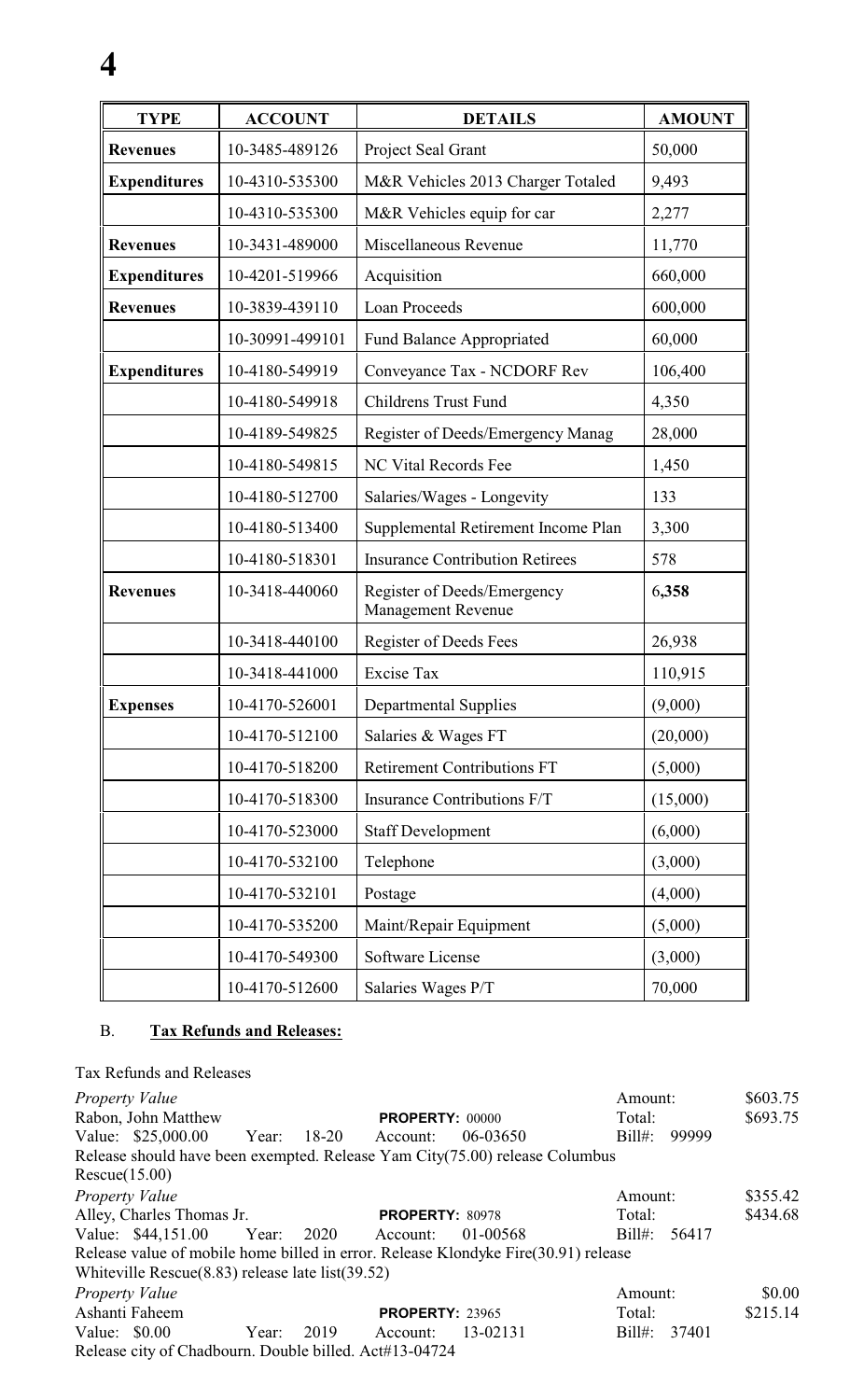*Property Value* \$279.34 Ashanti Faheem **PROPERTY:** 23965 Total: \$399.28 Value: \$34,700.00 Year: 2019 Account: 13-02131 Bill#: 84751 Release value double billed Act#13-04724. Release Columbus Rescue(6.94) *Property Value* \$0.00 Beatty Corinthian **PROPERTY:** 97155 Total: \$313.20 Value: \$52,200.00 Year: 2020 Account: 04-00363 Bill#: 9008 Release not in city of Bolton, *Property Value* \$590.93 Bellamy, Pamela **PROPERTY:** 00000 Total: \$2,852.65 Value: \$9,440.00 Year: 11-20 Account: 06-02631 Bill#: 99999 Release all value home repoed in 2004-2005. Release Yam City(73.18) release Columbus Rescue(14.65) release late list(67.89) *Property Value* \$1,076.32 Bellamy, Pauline Heirs **PROPERTY:** 00000 Total: \$2,685.75 Value: \$5,000.00 Year: 2020 Account: 13-01940 Bill#: 99999 Release all sold at tax sale. Release Klondyke Fire(103.80) release Columbus Rescue(36.05) release Water II(22.58) *Property Value* \$680.23 Cedar Grove Missionary Baptist Church **PROPERTY:** 30132 Total: \$781.63 Value: \$84,500.00 Year: 2020 Account: 16-50010 Bill#: 63963 Release value. Church parsonage. Release Cerro Gordo Fire(84.50) releaseColumbus Rescue(16.90) *Property Value* \$332.75 Chancey, Israel (Heirs) **PROPERTY:** 26375 Total: \$374.05<br>
Value: \$10.000.00 Year: 16-20 Account: 14-03460 Bill#: 99999 Value: \$10,000.00 Year: 16-20 Account: 14-03460 Bill#: Release portion of value should have been subtracted leaving 4.5 acres on this account. Release Welches Creek(33.05) release Whiteville Rescue(8.25) *Property Value* \$0.00 Department of Transportation **PROPERTY:** 00000 Total: \$936.00 Value: \$0.00 Year: 19-20 Account: 02-50790 Bill#: 99999 Release per NCGS 160A-221. City of Whiteville *Property Value* \$0.00 **Department of Transportation PROPERTY:** 00000 Total: \$1,296.00<br>Value: \$0.00 Year: 19-20 Account: 02-50785 Bill#: 99999 Value: \$0.00 Year: 19-20 Account: 02-50785 Release per NCGS 160A-221. City of Whiteville *Property Value* \$262.67 Duboise, Paul William **PROPERTY:** 00000 Total: \$292.04 Value: \$32,630.00 Year: 2020 Account: 01-08472 Bill#: 67917 Release home delivered after visit. Release Brunswick Fire(22.84) release Whiteville Rescue(6.53) *Property Value* \$102.83 Gore, Ginger Gayle **PROPERTY:** 00000 Total: \$115.93 Value: \$6,725.00 Year: 19-20 Account: 08-02226 Bill#: 99999 Release value lives in New Hanover County. Release Town of Lake Waccamaw(12.10) late list city(1.21) release Columbus Rescue(2.56) release late list(10.54) *Property Value* \$0.00 Grainger, Gregory Keith **PROPERTY:** 25148 Total: \$4.80 Value: \$0.00 Year: 2020 Account: 13-00604 Bill#: 10685 Release discount charged had US postmark. City of Chadbourn. *Property Value* \$35.15 Jones, Isaac & Cathaline **PROPERTY:** 100506 Total: \$208.38 Value: \$19,100.00 Year: 2020 Account: 01-08559 Bill#: 18846 Release city taxes double billed to Act#2845 *Property Value* \$49.11 **Amount:** \$49.11 Kidd, Rebecca Queen **PROPERTY:** 00000 Total: \$59.39 Value: \$6,100.00 Year: 2020 Account: 01-06179 Bill#: 81801 Release should have been exempt for elderly exemption. Release Williams Fire(3.66) release Columbus Rescue(1.22) release late list(5.40) *Property Value* \$35.15 **King, Janis P PROPERTY:** 00000 **Total: \$75.20** Value: \$1,435.00 Year: 15-20 Account: 01-01302 Bill#: 99999 Release all value moved to Ocean Isle 2015. Release Whiteville Rescue(.87) Release

**5**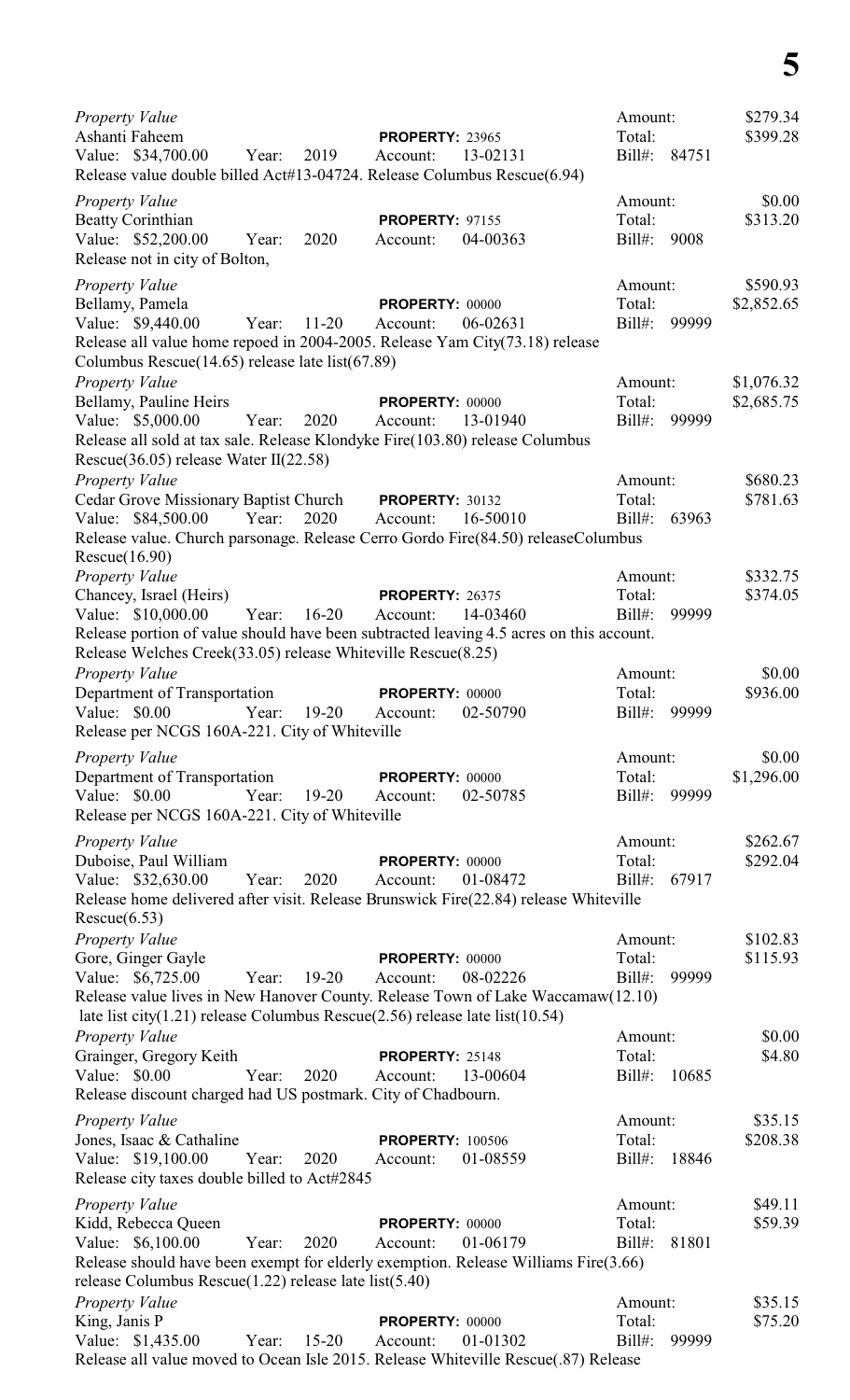## **6**

| late list(6.84) Release City of Whiteville(32.34)<br><b>Property Value</b>                            |             |           |                                    |          | Amount:             |       | \$372.72             |
|-------------------------------------------------------------------------------------------------------|-------------|-----------|------------------------------------|----------|---------------------|-------|----------------------|
| Kittell Toni Workman                                                                                  |             |           | <b>PROPERTY: 11179</b>             |          | Total:              |       | \$805.19             |
| Value: \$46,300.00                                                                                    | Year:       | 2020      | Account:                           | 06-03612 | Bill#:              | 99999 |                      |
| Release value property flooded. Reelase Columbus Rescue(9.26) release South<br>Williams $(310.21)$    |             |           |                                    |          |                     |       |                      |
| <b>Property Value</b>                                                                                 |             |           |                                    |          | Amount:             |       | \$16.10              |
| Pridgen, John Paul                                                                                    |             | $19-20$   | <b>PROPERTY: 00000</b>             | 10-00925 | Total:              | 99999 | \$420.36             |
| Value: \$1,000.00<br>Release value torn down and removed. Release Cole Service(2.00) release Columbus | Year:       |           | Account:                           |          | $Bill#$ :           |       |                      |
| Rescue(.40) release late list(1.86)                                                                   |             |           |                                    |          |                     |       |                      |
| <b>Property Value</b>                                                                                 |             |           |                                    |          | Amount:             |       | \$0.00               |
| <b>State of North Carolina</b>                                                                        |             |           | PROPERTY: 3991                     |          | Total:              |       | \$144.00             |
| Value: \$0.00                                                                                         | Year:       | $19 - 20$ | Account:                           | 01-00115 | Bill#:              | 99999 |                      |
| Release per NCGS 160A-221. City of Whiteville                                                         |             |           |                                    |          |                     |       |                      |
| <b>Property Value</b>                                                                                 |             |           |                                    |          | Amount:             |       | \$0.00               |
| Stewart, Janice<br>Value: \$0.00                                                                      |             | 2020      | <b>PROPERTY: 25623</b><br>Account: |          | Total:              |       | \$39.10              |
| Release missed 2% discount on city and county.                                                        | Year:       |           |                                    | 13-38260 | $Bill#$ :           | 99999 |                      |
|                                                                                                       |             |           |                                    |          | Amount:             |       |                      |
| <b>Property Value</b><br>Ward, Mary Jane                                                              |             |           | PROPERTY: 60876                    |          | Total:              |       | \$232.65<br>\$255.77 |
| Value: \$50,000.00                                                                                    | Year:       | 2020      | Account:                           | 11-05841 | Bill#:              | 8777  |                      |
| Release portion of value should have been partially exempted. Release Hallsboro                       |             |           |                                    |          |                     |       |                      |
| Fire $(17.34)$ release Whiteville Rescue $(5.78)$                                                     |             |           |                                    |          |                     |       |                      |
| <b>Property Value</b>                                                                                 |             |           |                                    |          | Amount:             |       | \$83.88              |
| Ward, Wesley Edwin                                                                                    |             |           | <b>PROPERTY: 00000</b>             |          | Total:              |       | \$1,123.74           |
| Value: \$5,400.00<br>Release value double billed Act#01-05932. Release Brunswick Fire(7.29) release   | Year: 15-20 |           | Account:                           | 01-07771 | $Bill#$ :           | 99999 |                      |
| Columbus Rescue(1.08) release Whiteville Rescue(1.00)                                                 |             |           |                                    |          |                     |       |                      |
| User Fee                                                                                              |             |           |                                    |          | Amount:             |       | \$0.00               |
| Brown, Marchallo P & Keyanna                                                                          |             |           | <b>PROPERTY: 95620</b>             |          | Total:              |       | \$113.00             |
| Value: \$0.00 Year:                                                                                   |             | 2020      | Account: 04-03622                  |          | Bill#: 61210        |       |                      |
| Release user fee. Billing error                                                                       |             |           |                                    |          |                     |       |                      |
| User Fee                                                                                              |             |           |                                    |          | Amount:             |       | \$0.00               |
| Cartrette, Randal Gene                                                                                |             |           | <b>PROPERTY: 15489</b>             |          | Total:              |       | \$400.00             |
| Value: \$0.00<br>Release user fees Propery#15489/15702                                                | Year:       | 2020      | Account:                           | 09-00918 | Bill#: 99999        |       |                      |
| User Fee                                                                                              |             |           |                                    |          | Amount:             |       | \$0.00               |
| Cribb, Ronald Ray                                                                                     |             |           | <b>PROPERTY: 83758</b>             |          | Total:              |       | \$200.00             |
| Value: $$0.00$                                                                                        | Year:       | 2018      | Account:                           | 03-04298 | Bill#: 773          |       |                      |
| Release user fee. Double billed.                                                                      |             |           |                                    |          |                     |       |                      |
| User Fee<br>Cruz, Elvira Jaimes (ETALS)                                                               |             |           | <b>PROPERTY: 91150</b>             |          | Amount:<br>Total:   |       | \$0.00<br>\$200.00   |
| Value: \$0.00                                                                                         | Year:       | 2020      | Account:                           | 11-02854 | Bill#: 66265        |       |                      |
| Release user fee.                                                                                     |             |           |                                    |          |                     |       |                      |
| User Fee                                                                                              |             |           |                                    |          | Amount:             |       | \$0.00               |
| Davis, Charles Wayne II                                                                               |             |           | PROPERTY: 5268                     |          | Total:              |       | \$400.00             |
| Value: \$0.00                                                                                         | Year:       | 2020      | Account:                           | 01-08103 | Bill#: 66741        |       |                      |
| Release user fees. Overbilled                                                                         |             |           |                                    |          |                     |       |                      |
| User Fee                                                                                              |             |           |                                    |          | Amount:             |       | \$0.00               |
| Enzor, William Irvin, Jr                                                                              |             |           | <b>PROPERTY: 17611</b>             |          | Total:              |       | \$400.00             |
| Value: \$0.00<br>Release user fees double paid.                                                       | Year:       | 2020      | Account:                           | 10-04880 | Bill#: 69251        |       |                      |
| User Fee                                                                                              |             |           |                                    |          | Amount:             |       | \$0.00               |
| Evans, Phillip Lowell                                                                                 |             |           | <b>PROPERTY: 00000</b>             |          | Total:              |       | \$400.00             |
| Value: \$0.00                                                                                         | Year:       | 2020      | Account:                           | 12-00432 | Bill#:              | 99999 |                      |
| Release user fees SWMH condemned.                                                                     |             |           |                                    |          |                     |       |                      |
| User Fee                                                                                              |             |           |                                    |          | Amount:             |       | \$0.00               |
| Graham, Cathy H<br>Value: \$0.00                                                                      | Year:       | 800.0     | PROPERTY: 5114                     |          | Total:<br>$Bill#$ : | 74023 | \$0.00               |
| Release user fee. Overbilled only 1 mobile home.                                                      |             |           | Account:                           | 01-02665 |                     |       |                      |
| User Fee                                                                                              |             |           |                                    |          | Amount:             |       | \$0.00               |
|                                                                                                       |             |           |                                    |          |                     |       |                      |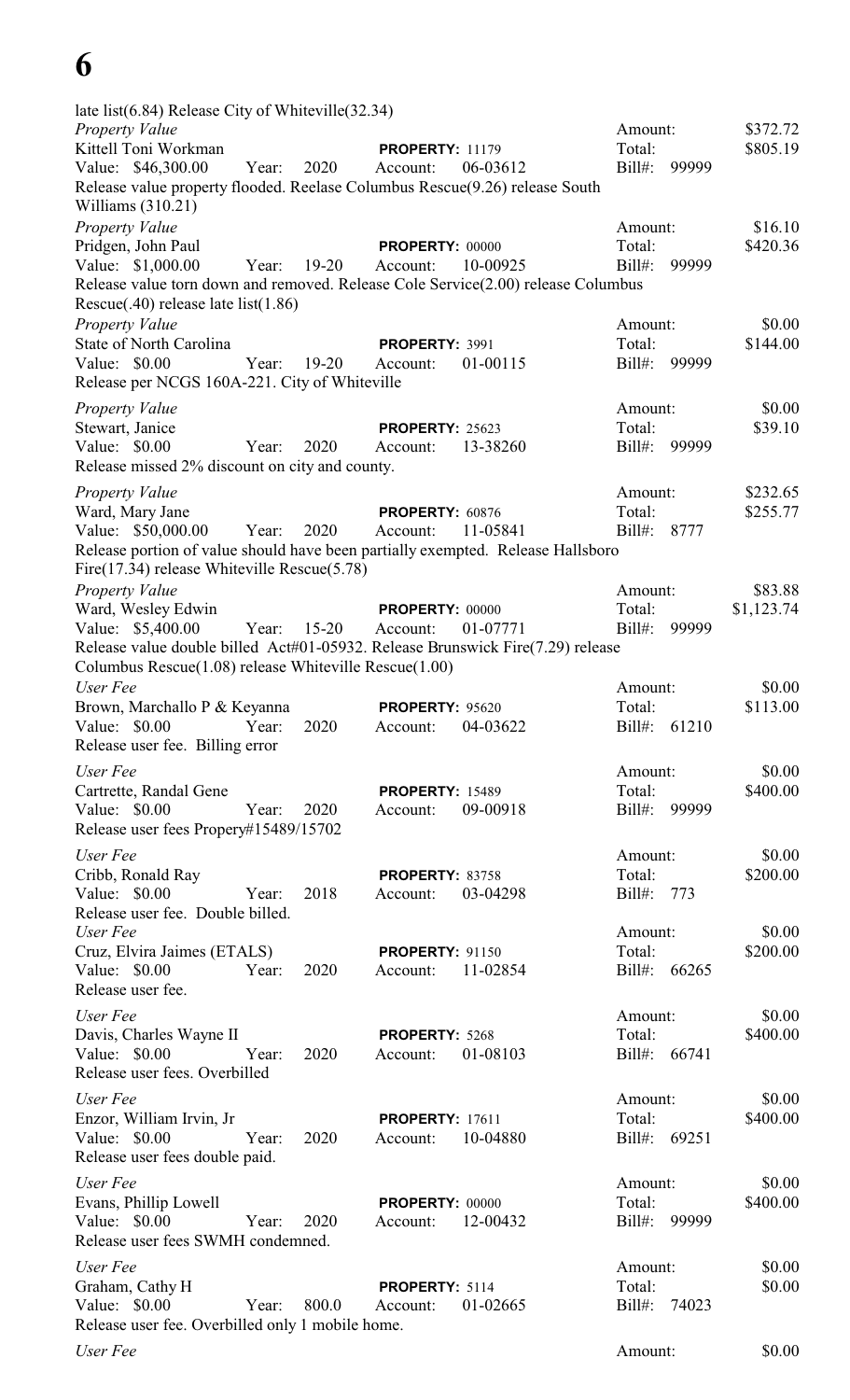| Grainger, Gregory Keith<br>Value: $$0.00$<br>2020<br>Year:<br>Release discount charged had US postmark.                                     | PROPERTY: 93833<br>13-05634<br>Account:        | Total:<br>$Bill#$ :<br>74428                 | \$8.94                       |
|---------------------------------------------------------------------------------------------------------------------------------------------|------------------------------------------------|----------------------------------------------|------------------------------|
| User Fee<br>Grainger, Gregory Keith<br>Value: \$0.00<br>Year:<br>2020<br>Release discount charged had US postmark.                          | <b>PROPERTY: 25148</b><br>13-00604<br>Account: | Amount:<br>Total:<br>Bill#: 71424            | \$0.00<br>\$10.75            |
| User Fee<br>Hamilton, Gary Marion<br>Value: \$0.00<br>Year:<br>$19-20$<br>Release user fee. A boat listing.                                 | PROPERTY: 00000<br>01-36223<br>Account:        | Amount:<br>Total:<br>Bill#: 99999            | \$0.00<br>\$400.00           |
| User Fee<br>Hankins, John<br>Value: \$0.00<br>2020<br>Year:<br>Release user fee. Never delivered a can.<br>User Fee                         | <b>PROPERTY: 27685</b><br>15-04109<br>Account: | Amount:<br>Total:<br>Bill#: 75688<br>Amount: | \$0.00<br>\$200.00<br>\$0.00 |
| Hardee. Mitchell<br>Value: \$0.00<br>2020<br>Year:<br>Release user fee. Vacant                                                              | <b>PROPERTY: 00000</b><br>09-00254<br>Account: | Total:<br>Bill#: 75763                       | \$200.00                     |
| User Fee<br>Jenrette Betty Jo<br>Value: \$0.00<br>2020<br>Year:<br>Release user fee. Meter pulled.                                          | <b>PROPERTY: 13318</b><br>07-00547<br>Account: | Amount:<br>Total:<br>Bill#: 80243            | \$0.00<br>\$200.00           |
| User Fee<br>Jones, Draimond<br>Value: \$0.00<br>Year:<br>2019<br>Release user fee. Double billed in 2018.                                   | PROPERTY: 80326<br>01-01315<br>Account:        | Amount:<br>Total:<br>Bill#: 8527             | \$0.00<br>\$200.00           |
| User Fee<br>Jones, Draimond<br>Value: \$0.00<br>2017<br>Year:<br>Release user fee. Double billed                                            | <b>PROPERTY: 80326</b><br>01-01315<br>Account: | Amount:<br>Total:<br>Bill#: 71347            | \$0.00<br>\$203.00           |
| User Fee<br>King, Perline (Heirs)<br>Release user fees. No home.                                                                            | <b>PROPERTY: 28718</b>                         | Amount:<br>Total:<br>Bill#: 99999            | \$0.00<br>\$600.00           |
| User Fee<br>Long, Tamera Anne Arwood <b>PROPERTY</b> : 7357<br>Value: \$0.00   Year: 2020   Account: 03-05105<br>Release user fee. Dbilled. |                                                | Amount:<br>Total:<br>Bill#: 84250            | \$0.00<br>\$200.00           |
| User Fee<br>McPherson, John Phillip II & Carolyn PROPERTY: 6202<br>Release user fee. Overbilled.                                            |                                                | Amount:<br>Total:<br>Bill#: 86945            | \$0.00<br>\$113.00           |
| User Fee<br>McPherson, Willie Paul <b>PROPERTY</b> : 87540<br>Value: \$0.00   Year: 2020   Account: 02-00619<br>Release user fee. Car lot.  |                                                | Amount:<br>Total:<br>Bill#: 87124            | \$0.00<br>\$200.00           |
| User Fee<br>Melton, Alton Ray & Glenda<br><b>PROPERTY</b> : 91392<br>Release user fee. Vacant                                               |                                                | Amount:<br>Total:<br>Bill#: 87405            | \$0.00<br>\$113.00           |
| User Fee<br>Nobles, Sabrina E<br>Value: \$0.00 Year: 2020<br>Release user fee. No power meter.                                              | <b>PROPERTY: 00000</b><br>Account: 13-01325    | Amount:<br>Total:<br>Bill#: 89909            | \$0.00<br>\$200.00           |
| User Fee<br>Peterson Sherry Brown<br>Release user fee. Vacant lot.                                                                          | <b>PROPERTY: 29909</b>                         | Amount:<br>Total:<br>Bill#: 91454            | \$0.00<br>\$200.00           |
| User Fee<br>Pierce, Poretts Darlene & Williams PROPERTY: 00000                                                                              |                                                | Amount:<br>Total:                            | \$0.00<br>\$200.00           |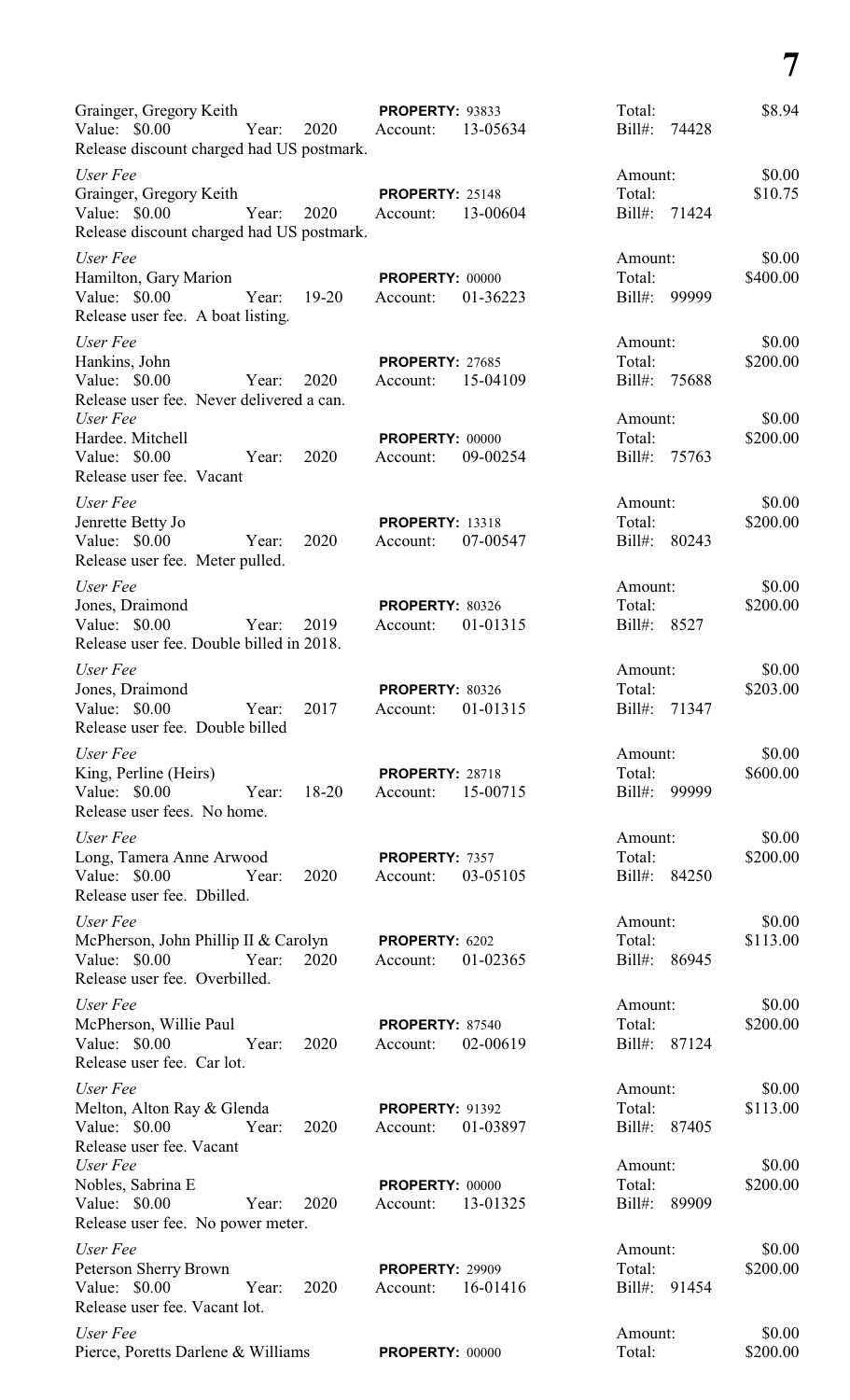## **8**

| Value: \$0.00<br>Release Discovery on wrong acct.                                                                                                | Year: | 2020      | Account:                           | 11-19991 | $Bill#$ :                        | 50291        |                      |
|--------------------------------------------------------------------------------------------------------------------------------------------------|-------|-----------|------------------------------------|----------|----------------------------------|--------------|----------------------|
| User Fee<br>Shipman, Edna J Heirs<br>Value: \$0.00<br>Release remaining can balance.                                                             | Year: | $19 - 20$ | <b>PROPERTY: 26232</b><br>Account: | 14-01526 | Amount:<br>Total:<br>$Bill#$ :   | 99999        | \$0.00<br>\$366.97   |
| User Fee<br>Simpson, David W ETALS<br>Value: \$0.00<br>Release billed in error.                                                                  | Year: | 2019      | <b>PROPERTY: 29440</b><br>Account: | 15-04248 | Amount:<br>Total:                | Bill#: 24698 | \$0.00<br>\$200.00   |
| User Fee<br>Spivey, Roland James<br>Value: \$0.00<br>Release user fee. Billed for an extra can.                                                  | Year: | $18 - 20$ | PROPERTY: 99418<br>Account:        | 09-28506 | Amount:<br>Total:<br>Bill#:      | 99999        | \$0.00<br>\$600.00   |
| User Fee<br>Thompson, Ralph<br>Value: \$0.00<br>Release user fee. No liveable single wides on property.                                          | Year: | 19-20     | PROPERTY: 00000<br>Account:        | 03-25280 | Amount:<br>Total:<br>Bill#:      | 99999        | \$0.00<br>\$2,400.00 |
| User Fee<br>Ward, Linda S<br>Value: \$0.00<br>Release user fee. Double billed.                                                                   | Year: | 2018      | PROPERTY: 85762<br>Account:        | 01-07422 | Amount:<br>Total:<br>$Bill#$ :   | 38721        | \$0.00<br>\$200.00   |
| User Fee<br>Ward, Tammy<br>Value: \$0.00<br>Release value home was removed & replaced.                                                           | Year: | $18 - 20$ | PROPERTY: 00000<br>Account:        | 09-02454 | Amount:<br>Total:<br>Bill#:      | 99999        | \$0.00<br>\$585.00   |
| User Fee<br>Whaley, Ben<br>Value: \$0.00<br>Release all cans.                                                                                    | Year: | $18 - 20$ | PROPERTY: 6379<br>Account:         | 03-28780 | Amount:<br>Total:<br>$Bill#$ :   | 99999        | \$0.00<br>\$600.00   |
| User Fee<br>Whaley, Christopher & Miranda<br>Value: \$0.00<br>Release user fee. No power                                                         | Year: | 2020      | <b>PROPERTY: 79108</b><br>Account: | 03-03006 | Amount:<br>Total:<br>Bill#: 6081 |              | \$0.00<br>\$200.00   |
| User Fee<br>Williams, Anthony<br>Value: \$65,900.00<br>Release user fee. Home burned Release Acme Delco(64.44) release Columbus<br>Rescue(10.74) | Year: | 2020      | PROPERTY: 84453<br>Account:        | 15-02578 | Amount:<br>Total:<br>$Bill#$ :   | 6656         | \$432.29<br>\$707.47 |
| User Fee<br>Wright, Willie & Diane<br>Value: \$0.00<br>Release user fees land only.                                                              | Year: | $19 - 20$ | PROPERTY: 90144<br>Account:        | 11-03221 | Amount:<br>Total:<br>Bill#:      | 99999        | \$0.00<br>\$400.00   |
| User Fee<br>Yomans, Bertha<br>Value: \$0.00<br>Release user fees. Home unliveable                                                                | Year: | $15 - 20$ | <b>PROPERTY: 20534</b><br>Account: | 11-31120 | Amount:<br>Total:<br>Bill#:      | 9999         | \$0.00<br>\$1,029.00 |
| User Fee<br>Young, Eric Stacy & Linette<br>Value: \$0.00<br>Release user fee. Vacant                                                             | Year: | 2020      | PROPERTY: 76886<br>Account:        | 08-01054 | Amount:<br>Total:<br>$Bill#$ :   | 8608         | \$0.00<br>\$200.00   |

#### C. **34th Annual Columbus County Fireworks Celebration Permission for possession of fireworks, waive the permit fee and contribute \$1,000:**

#### D. **Elder Abuse Prevention Awareness Proclamation and**

### **ELDER ABUSE PREVENTION AWARENESS PROCLAMATION**

**WHEREAS,** elder abuse is the broad term used to identify mistreatment of elderly and disabled adults; **and**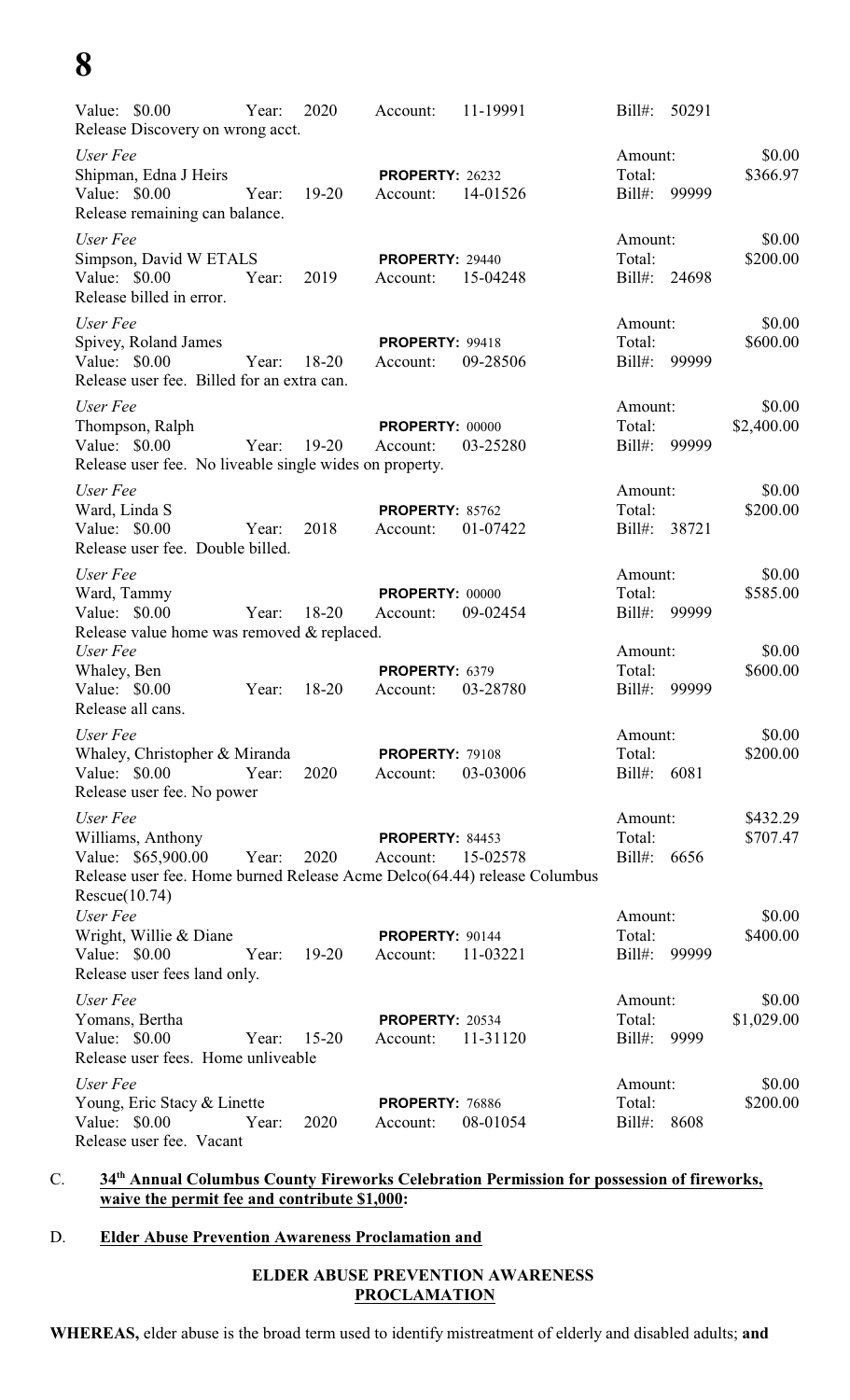

**WHEREAS,** abuse and neglect of elderly and disabled adults is one of the most under recognized and under reported social problems in this country; **and**

**WHEREAS,** the magnitude of the problem is likely to increase for several reasons, especially with the increasing rise in the number of elderly population; **and**

**WHEREAS,** mistreatment can take many forms: physical abuse, emotional abuse, sexual abuse, neglect by a caregiver, self neglect, exploitation, and financial exploitation; **and**

**WHEREAS,** it is estimated that approximately five million (5,000,000) people age sixty plus (60+) suffer elder abuse every year; **and**

**WHEREAS,** it is estimated that approximately one (1) out of every twenty-four (24) cases of elder abuse is reported; **and**

**WHEREAS,** abuse of the elderly and disabled is preventable.

**NOW, THEREFORE, BE IT PROCLAIMED,** by the Columbus County Board of Commissioners that May 9, 2021 through June 20, 2021, be recognized as **"ELDER ABUSE PREVENTION AWARENESS "** in Columbus County, and that all residents and other jurisdictions are encouraged to become more aware of this problem and join in the prevention of elder abuse.

**APPROVED** and **ADOPTED** this the 7th day of June, 2021.

#### **COLUMBUS COUNTY BOARD OF COMMISSIONERS**

**/s/** *RICKY BULLARD***, Chairman ATTESTED BY: /s/** *JUNE B. HALL***, Clerk to the Board**

#### E. **Second Addendum to Outsourced CFO Service Agreement to increase maximum hours worked from 500 to 700, with Greg Isley.**

#### **Agenda Item #6: BUDGET - COLUMBUS COUNTY FY 2021 - 2022 OPERATING BUDGET:**

Eddie Madden, County Manager, presented the Columbus County 2021-2022 Operating Budget and with the following Budget Ordinance; **(The required Public Hearing was conducted today, at 6:30 P.M.).**

#### **BUDGET ORDINANCE FISCAL YEAR 2021-2022 COLUMBUS COUNTY, NORTH CAROLINA**

**BE IT ORDAINED** by the Board of Commissioners of Columbus County:

**SECTION I.** The following amounts are hereby appropriated in the General Fund for the operation of the Columbus County government and its activities for the fiscal year beginning July 1, 2021 and ending June 30, 2022, the same being adopted by department or agency and line item within each fund as listed in the following summary and schedules:

General Government: Governing Body Administration Personnel Purchasing County Garage Elections Finance Tax Administration Management Information Systems Legal & Professional Register of Deeds Public Buildings Non-departmental<br>Total General Government<br> $\frac{1}{8}$   $\frac{1}{8,731,710}$ Total General Government

Public Safety: **Sheriff** Sheriff's Department Grant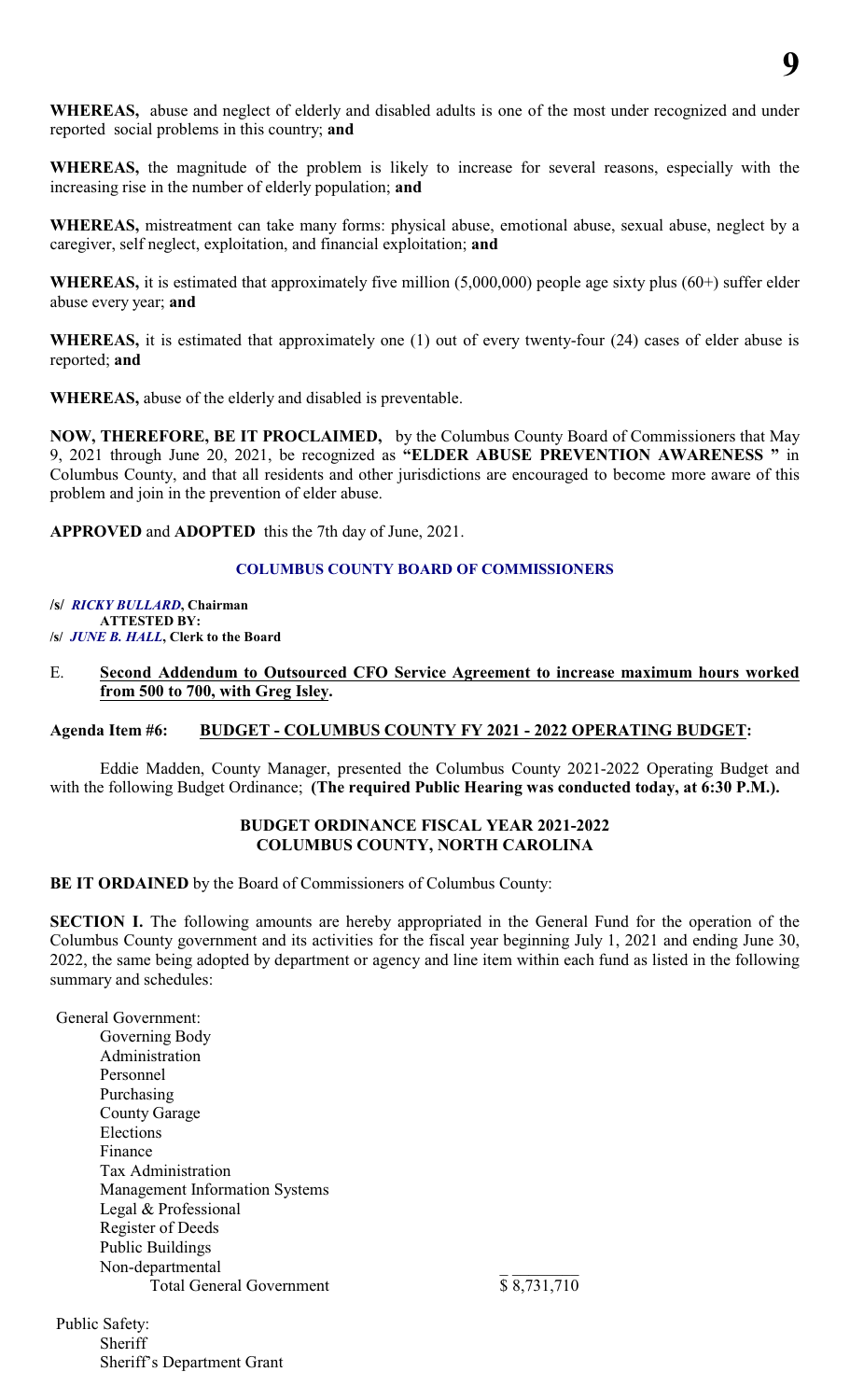## **10**

| Law Enforcement Center<br>Fire Marshall<br><b>Emergency Services</b><br>Fire, Rescue, EMS<br>Inspections<br>Animal control<br><b>Total Public Safety</b> | \$16,529,542 |
|----------------------------------------------------------------------------------------------------------------------------------------------------------|--------------|
| Economic and Physical Development:                                                                                                                       |              |
| Planning                                                                                                                                                 |              |
| Economic Development                                                                                                                                     |              |
| Cooperative Extension                                                                                                                                    |              |
| Soil Conservation                                                                                                                                        |              |
| Airport                                                                                                                                                  |              |
| Minor Home Repairs                                                                                                                                       |              |
| <b>Total Economic and Physical Development</b>                                                                                                           | \$1,934,126  |
| Human Services:                                                                                                                                          |              |
| Health                                                                                                                                                   |              |
| Senior Center                                                                                                                                            |              |
| <b>Coroner and Medical Examiner</b>                                                                                                                      |              |
| <b>Veteran Services</b>                                                                                                                                  |              |
| <b>Public Assistance Programs</b>                                                                                                                        |              |
| Special Assistance to the Aging                                                                                                                          |              |
| <b>Total Human Services</b>                                                                                                                              | \$19,304,635 |
| <b>Cultural and Recreational:</b>                                                                                                                        |              |
| Recreation                                                                                                                                               |              |
| Library                                                                                                                                                  |              |
| <b>Total Cultural and Recreational</b>                                                                                                                   | \$2,227,113  |
| Education (See Details under Section 30 of this ordinance):                                                                                              |              |
| <b>Public Schools</b>                                                                                                                                    |              |
| <b>Community College</b>                                                                                                                                 |              |
| <b>Total Education</b>                                                                                                                                   | \$14,540,170 |
|                                                                                                                                                          |              |
| Special Appropriations                                                                                                                                   | \$1,196,618  |
|                                                                                                                                                          |              |
| Debt Service                                                                                                                                             | \$2,275,461  |
|                                                                                                                                                          |              |
| Transfer to other funds                                                                                                                                  | \$2,683,534  |
|                                                                                                                                                          |              |
| Total Appropriations - General Fund                                                                                                                      | \$66,739,425 |

**SECTION 2:** It is estimated that the following General Fund revenues will be available for the fiscal year beginning July 1, 2021 and ending June 30, 2022:

| Ad Valorem Taxes                                  | \$33,747,267  |
|---------------------------------------------------|---------------|
| Sales and Use Taxes                               | 11,966,105    |
| Fees and Charges                                  | 5,432,439     |
| Other Revenue                                     | 431,919       |
| <b>Investment Earnings</b>                        | 600,000       |
| Intergovernmental Revenue - Federal, State, Other | 11,242,255    |
| Transfers from Other Funds                        | 3,265,239     |
| <b>Appropriated Fund Balance</b>                  |               |
| Article 44 Sales & Use Tax Fund                   | 54,201        |
| <b>Total Estimated Revenues - General Fund</b>    | \$ 66,739,425 |

**SECTION 3:** The following amount is hereby appropriated in the Debt Service Fund (#30) for the fiscal year beginning July 1, 2021 and ending June 30, 2022: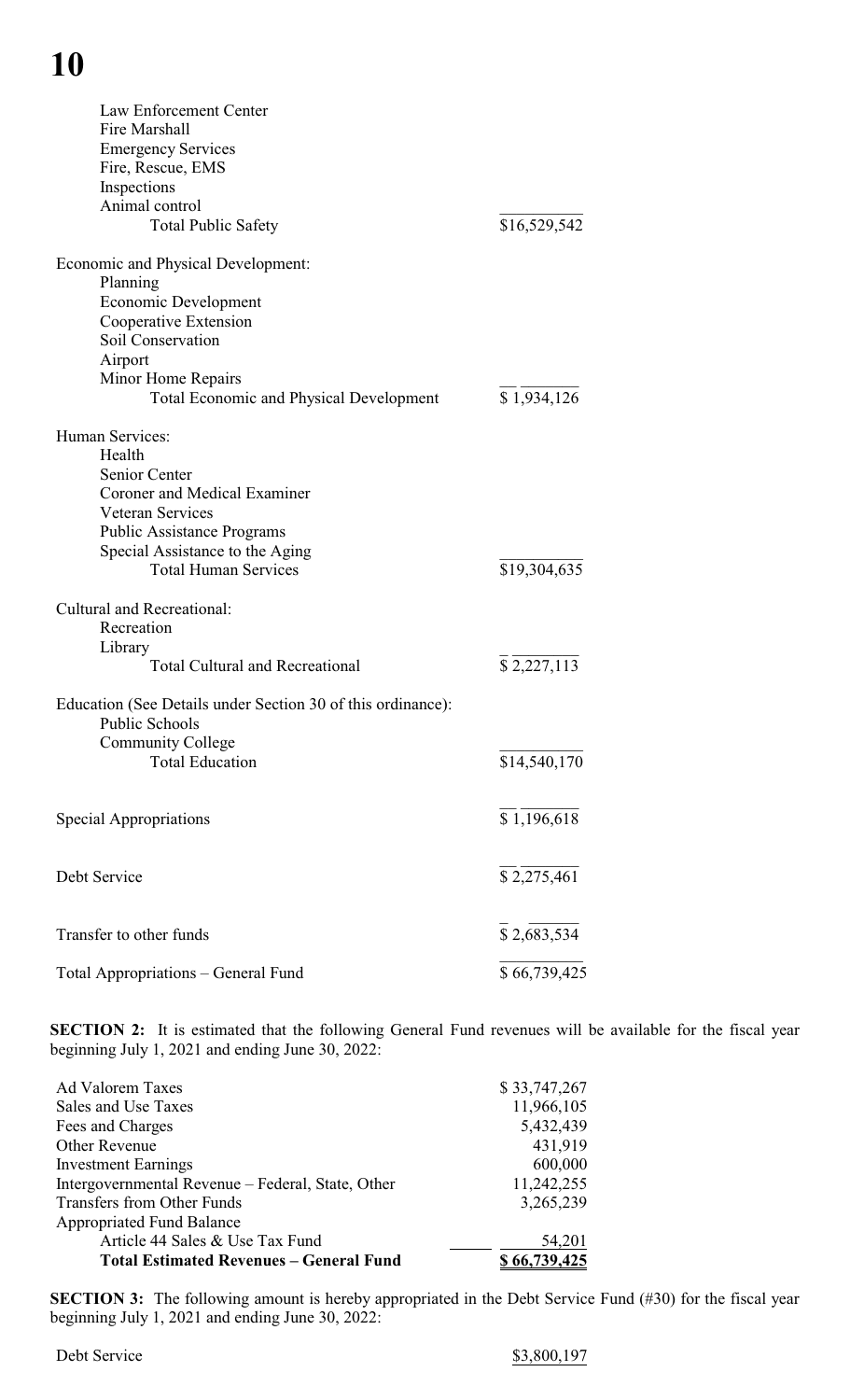#### **TOTAL APPROPRIATION – DEBT SERVICE FUND \$3,800,197**

**SECTION 4:** It is estimated that the following revenues will be available in the Debt Service Fund (#30) for the fiscal year beginning July 1, 2021 and ending June 30, 2022:

| Sales Tax                               | \$666,298   |
|-----------------------------------------|-------------|
| Transfer from General Fund              | 2,275,461   |
| Transfer from Water Fund                | 858,438     |
| <b>TOTAL DEBT SERVICE FUND REVENUES</b> | \$3,800,197 |

**SECTION 5:** The following amounts are hereby appropriated in the Fire Districts Fund (#28) for the operation of fire departments for the fiscal year beginning July 1, 2021 and ending June 30, 2022:

| Evergreen Fire District            | \$70,525    |
|------------------------------------|-------------|
| <b>St. James Fire District</b>     | 22,182      |
| North Whiteville Fire District     | 173,887     |
| Nakina Fire District               | 105,316     |
| Old Dock Fire District             | 60,785      |
| Hallsboro Fire District            | 64,820      |
| <b>Roseland Fire District</b>      | 86,364      |
| Yam City Fire District             | 135,749     |
| Acme Delco Fire District           | 386,408     |
| Klondyke Fire District             | 125,379     |
| <b>Coles Service Fire District</b> | 89,009      |
| Cerro Gordo Fire District          | 87,105      |
| Williams Township Fire District    | 106,796     |
| White Marsh-Welch Fire District    | 50,161      |
| <b>Brunswick Fire District</b>     | 157,993     |
| <b>Bolton Fire District</b>        | 42,742      |
| <b>Buckhead Fire District</b>      | 21,102      |
| <b>Remit to District</b>           | 13,310      |
| <b>TOTAL ALL FIRE DISTRICTS</b>    | \$1,799,633 |
|                                    |             |

**SECTION 6:** It is estimated that the following revenues will be available in the Fire Districts Fund (#28) for the fiscal year beginning July 1, 2021 and ending June 30, 2022:

Special Fire Tax <br> **S1,799,633**<br> **S1,799,633**<br> **S1,799,633 TOTAL ESTIMATED REVENUE – FIRE DISTRICT \$1,799,633**

**SECTION 7:** The following amounts are hereby appropriated in the Rescue Fund (#26) for the operation of the rescue departments for the fiscal year beginning July 1, 2021 and ending June 30, 2022:

| Cerro Gordo Rescue            | \$69,515 |
|-------------------------------|----------|
| Acme Delco Riegelwood Rescue  | 69,515   |
| <b>Buckhead Rescue</b>        | 69,515   |
| Chadbourn; Rescue             | 69,915   |
| <b>Fair Bluff Rescue</b>      | 69,515   |
| Lake Waccamaw Rescue          | 69,515   |
| Nakina Rescue                 | 69,515   |
| <b>Tabor City Rescue</b>      | 69,515   |
| Remit to District             | 195,498  |
| <b>TOTAL ALL RESCUE UNITS</b> |          |

**SECTION 8:** It is estimated that the following revenues will be available in the Rescue Fund (#26) for the fiscal year beginning July 1, 2021 and ending June 30, 2022:

| County Rescue Tax \$0.02                     | \$556,120 |
|----------------------------------------------|-----------|
| Special District $Tax - Whiteville$          | 195,498   |
| <b>TOTAL ESTIMATED REVENUE – RESCUE FUND</b> | \$751,618 |

**SECTION 9:** The following amounts are hereby appropriated in the NC 911 Fund (#44) for the emergency telephone system for the fiscal year beginning July 1, 2021 and ending June 30, 2022:

| <b>Emergency Telephone System</b>         | \$318,748 |
|-------------------------------------------|-----------|
| <b>TOTAL APPROPRIATIONS - NC 911 FUND</b> | \$318,748 |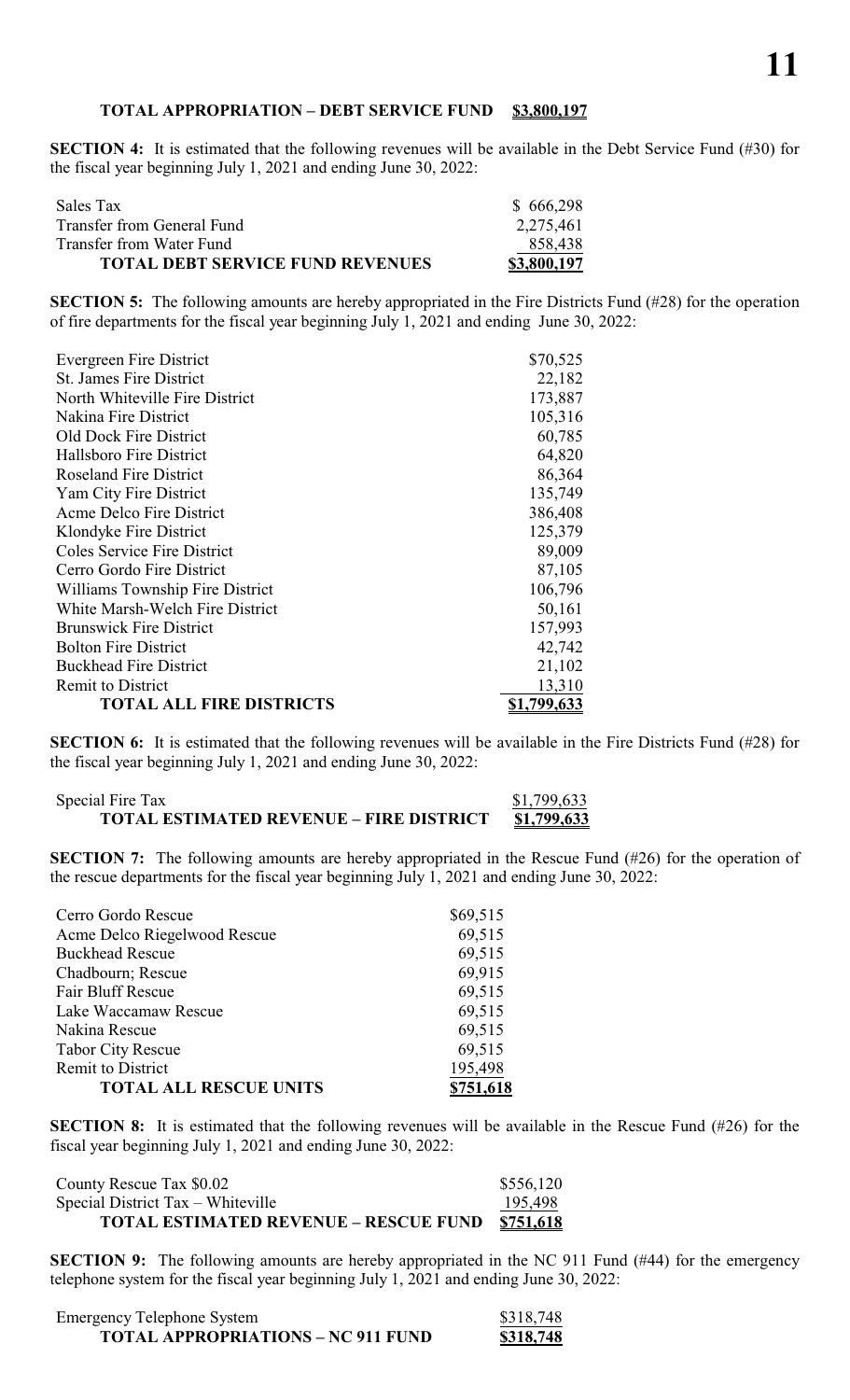**SECTION 10:** It is estimated that the following revenues will be available in the NC 911 Fund (#44) for the fiscal year beginning July 1, 2021 and ending June 30, 2022:

#### NC 911 Board Revenues \$318,748 **TOTAL ESTIMATED REVENUE – NC 911 FUND \$318,748**

**SECTION 11:** The following amounts are hereby appropriated in the Tabor City Incubator Fund (#67) for the operation of County Government and its activities for the fiscal year beginning July 1, 2021 and ending June 30, 2022:

| <b>Tabor City Incubator Project</b>             | \$34,000 |
|-------------------------------------------------|----------|
| <b>TOTAL APPROPRIATIONS - TABOR CITY INCUB.</b> | \$34,000 |

**SECTION 12:** It is estimated that the following revenues will be available in the Tabor City Incubator Fund (#67) for the fiscal year beginning July 1, 2021 and ending June 30, 2022:

| Rents                                            | \$24,000 |
|--------------------------------------------------|----------|
| Other funds                                      | 10,000   |
| <b>TOTAL ESTIMATED REVENUE-TABOR CITY INCUB.</b> | \$34,000 |

**SECTION 13:** The following amounts are hereby appropriated in the Transportation Fund (#68) for the operation of County Government and its activities for the fiscal year beginning July 1, 2021 and ending June 30, 2022:

| Transportation expenditures                  | \$786,170 |
|----------------------------------------------|-----------|
| <b>TOTAL APPROPRIATIONS - TRANSPORTATION</b> | \$786,170 |

**SECTION 14:** It is estimated that the following revenues will be available in the Transportation (#68) Fund for the fiscal year beginning July 1, 2021 and ending June 30, 2022:

| NC DOT funds                                    | \$569,953 |
|-------------------------------------------------|-----------|
| Interagency transportation revenues             | 46,406    |
| $CCT - Gasoline$ reimbursement                  | 120,000   |
| <b>Appropriated Fund Balance</b>                | 11,405    |
| Transfer from General Fund                      | 38,406    |
| <b>TOTAL ESTIMATED REVENUE - TRANSPORTATION</b> | \$786,170 |

**SECTION 15:** The following amounts are hereby appropriated in the Tax Revaluation Fund (#20) for the operation of County Government and its activities for the fiscal year beginning July 1, 2021 and ending June 30, 2022:

| Tax Revaluation                               | \$20,000 |
|-----------------------------------------------|----------|
| <b>TOTAL APPROPRIATIONS - TAX REVALUATION</b> | \$20,000 |

**SECTION 16:** It is estimated that the following revenues will be available in the Tax Revaluation Fund (#20) for the fiscal year beginning July 1, 2021 and ending June 30, 2022:

Transfer from General Fund  $\frac{1}{2}$  8 20,000 **TOTAL ESTIMATED REVENUE – TAX REVALUATION \$ 20,000**

**SECTION 17:** The following amounts are hereby appropriated in the Sheriff's Special Alcohol and Drug Fund (#14) for the operation of County Government and its activities for the fiscal year beginning July 1, 2021 and ending June 30, 2022:

| Special Alcohol and Drug                         | \$ 70,000       |
|--------------------------------------------------|-----------------|
| <b>TOTAL APPROPRIATIONS - DRUG &amp; ALCOHOL</b> | <u>\$70,000</u> |

**SECTION 18:** It is estimated that the following revenues will be available in the Sheriff's Special Alcohol and Drug Fund (#14) for the fiscal year beginning July 1, 2021 and ending June 30, 2022:

| Controlled Substance Tax                            | \$25,000 |
|-----------------------------------------------------|----------|
| US DEA                                              | \$40,000 |
| <b>Appropriated Fund Balance</b>                    | \$5,000  |
| <b>TOTAL ESTIMATED REVENUE - DRUG &amp; ALCOHOL</b> | \$70,000 |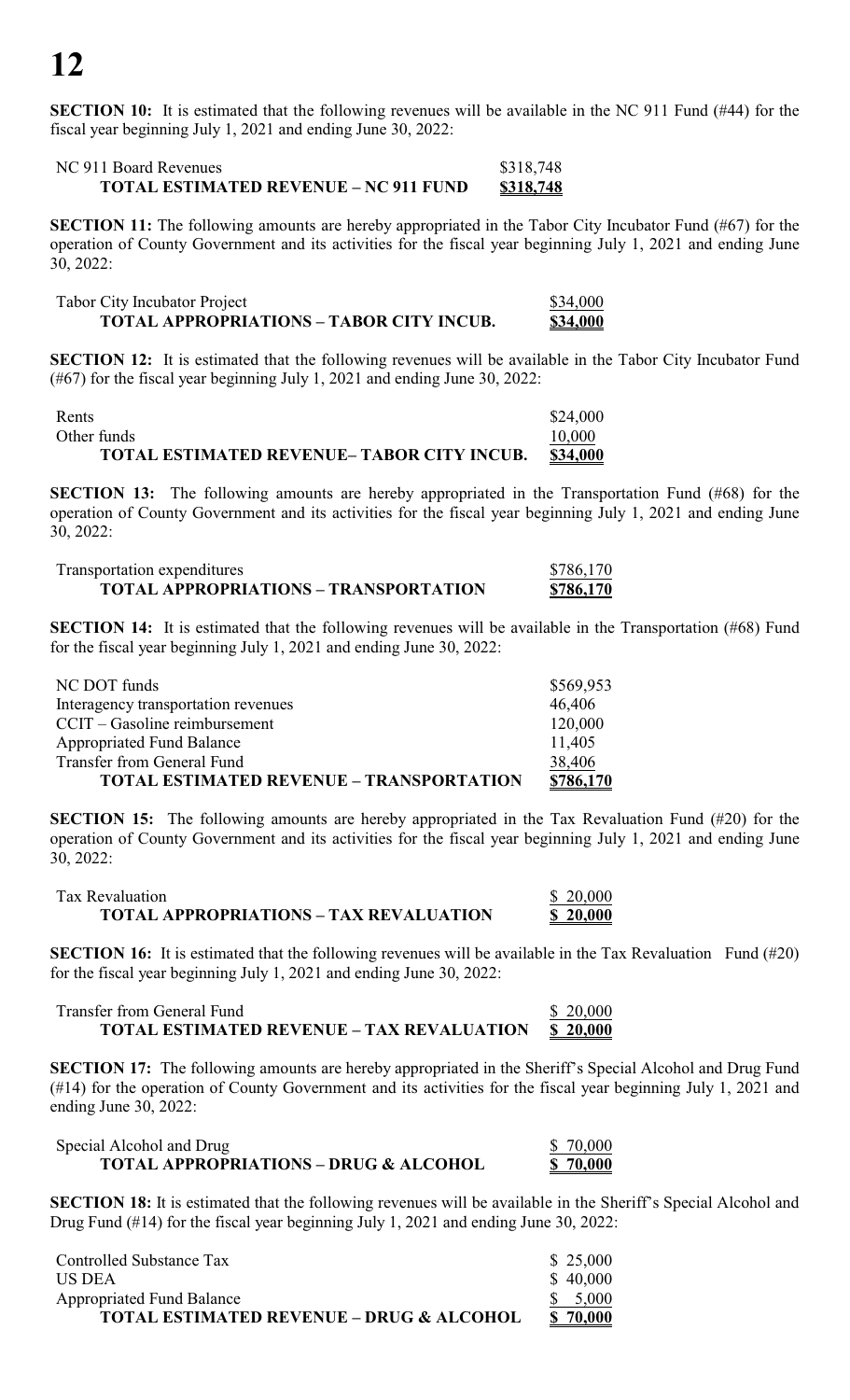**SECTION 19:** The following amounts are hereby appropriated in the HUD Fund (#50) for the operation of County Government and its activities for the fiscal year beginning July 1, 2021 and ending June 30, 2022:

| HUD expenses                      | \$1,723,350        |
|-----------------------------------|--------------------|
| <b>TOTAL APPROPRIATIONS – HUD</b> | <u>\$1,723,350</u> |

**SECTION 20:** It is estimated that the following revenues will be available in the HUD Fund (#50) for the fiscal year beginning July 1, 2021 and ending June 30, 2022:

| HUD annual contract                  | \$1,500,000 |
|--------------------------------------|-------------|
| Admin and other revenue earned       | 223,350     |
| <b>TOTAL ESTIMATED REVENUE – HUD</b> | \$1,723,350 |

**SECTION 21:** The following amounts are hereby appropriated in the various Columbus County Water Districts for the operation of County Government and its activities for the fiscal year beginning July 1, 2021 and ending June 30, 2022:

| Water District $1$ (#60)                | \$690,000   |
|-----------------------------------------|-------------|
| Water District $2$ (#61)                | 924,300     |
| Water District $3$ (#62)                | 556,959     |
| Water District $4$ (#63)                | 728,550     |
| Water District $5$ (#64)                | 791,200     |
| <b>TOTAL APPROPRIATIONS -WATER FUND</b> | \$3,691,009 |

**SECTION 22:** It is estimated that the following revenues will be available in the Columbus County Water Districts Fund for the fiscal year beginning July 1, 2021 and ending June 30, 2022:

| District $1 - Water$ sales (#60)            | \$600,000   |
|---------------------------------------------|-------------|
| District $1 -$ Other fees (#60)             | 90,000      |
| District $2$ – Water sales (#61)            | 850,000     |
| District $2$ – Other fees<br>$(\#61)$       | 74,300      |
| District $3$ – Water sales (#62)            | 529,609     |
| District $3$ – Other fees<br>$(\#62)$       | 27,350      |
| District $4$ – Water sales (#63)            | 694,350     |
| District $4 -$ Other fees<br>$(\#63)$       | 34,200      |
| District $5$ – Water sales (#64)            | 744,950     |
| District $5 -$ Other fees<br>$(\#64)$       | 46,250      |
| <b>TOTAL ESTIMATED REVENUE – WATER FUND</b> | \$3,691,009 |

**SECTION 23:** The following amounts are hereby appropriated in the Solid Waste Fund (#69) for the operation of County Government and its activities for the fiscal year beginning July 1, 2021 and ending June 30, 2022:

| Solid Waste Fund expenses                      | \$5,567,405        |
|------------------------------------------------|--------------------|
| <b>TOTAL APPROPRIATIONS – SOLID WASTE FUND</b> | <u>\$5,567,405</u> |

**SECTION 24:** It is estimated that the following revenues will be available in the Solid Waste Fund (#69) for the fiscal year beginning July 1, 2021 and ending June 30, 2022:

| Landfill User Fees                            | \$4,346,082 |
|-----------------------------------------------|-------------|
| Tipping Fees                                  | 1,091,823   |
| Miscellaneous Fees                            | 129,500     |
| <b>TOTAL ESTIMATED REVENUES - SOLID WASTE</b> | \$5,567,405 |

**SECTION 25:** Tax Levy State law requires that local governments publish a revenue neutral tax rate in the budget following the completion of the general reappraisal of real property. Using the formula mandated by State law, the revenue neutral rate for Columbus County was \$0.699 per \$100 of assessed valuation.

There is hereby levied for the Fiscal Year 2021-2022 a tax rate of \$0.805 per \$100 of assessed valuation all of which is levied in the General Fund. Discounts will be allowed for early payment of taxes. The rate is based on an estimated collection rate of 97.77 percent and an estimated total valuation of property for the purpose of taxation of \$3,742,615,320.

There are hereby levied taxes at the rates indicated below per \$100 valuation of property located within the Fire Districts indicated below for the purpose of providing revenue for said Fire Districts.

#### Fire District Levied Tax Rate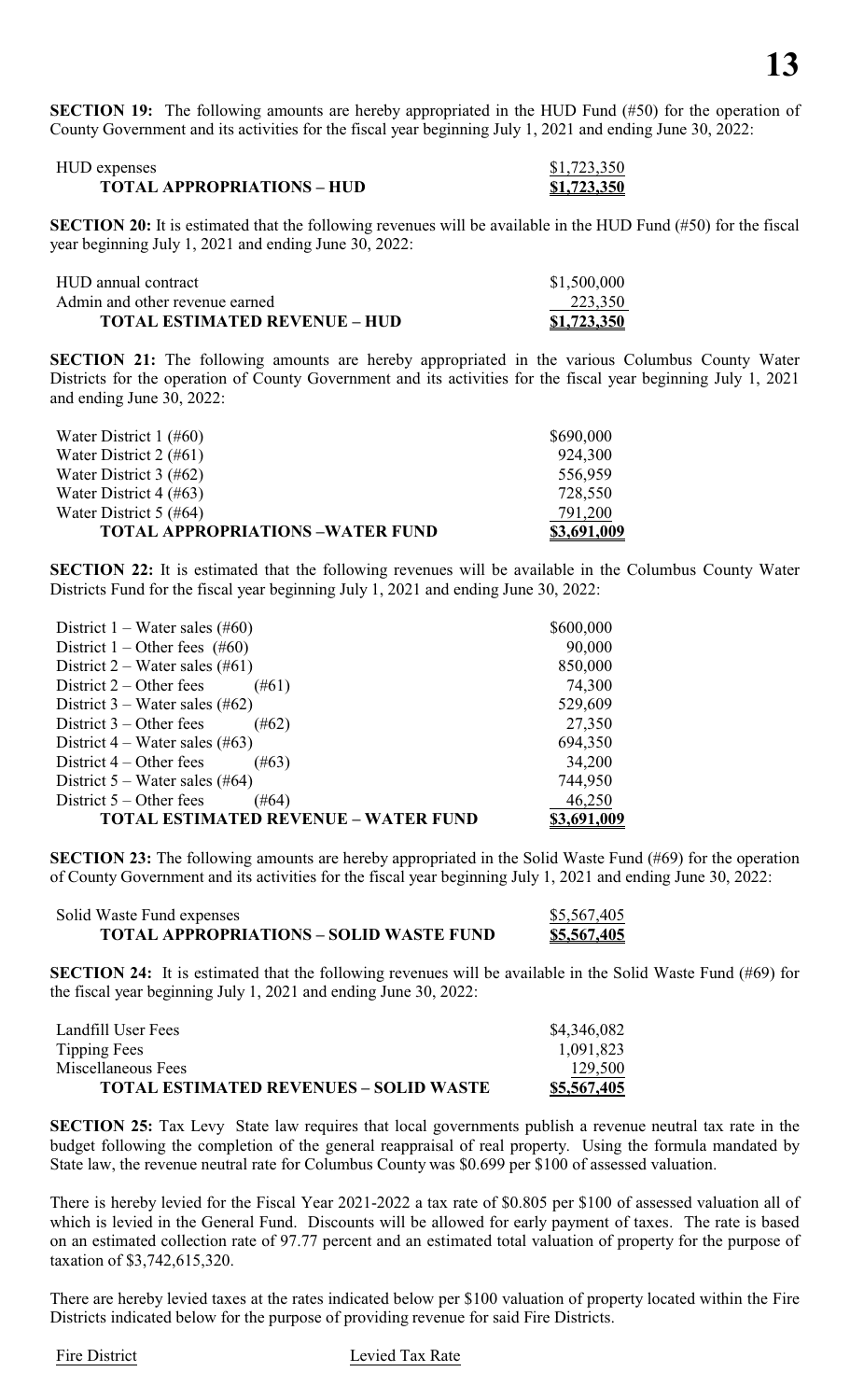## **14**

| Evergreen Fire District            | 0.08 |
|------------------------------------|------|
| <b>St. James Fire District</b>     | 0.06 |
| North Whiteville Fire District     | 0.08 |
| Nakina Fire District               | 0.08 |
| Old Dock Fire District             | 0.08 |
| Hallsboro Fire District            | 0.06 |
| <b>Roseland Fire District</b>      | 0.08 |
| Yam City Fire District             | 0.10 |
| Acme Delco Fire District           | 0.12 |
| Klondyke Fire District             | 0.07 |
| <b>Coles Service Fire District</b> | 0.10 |
| Cerro Gordo Fire District          | 0.10 |
| Williams Township Fire District    | 0.06 |
| White Marsh-Welch Fire District    | 0.08 |
| <b>Brunswick Fire District</b>     | 0.07 |
| <b>Bolton Fire District</b>        | 0.10 |
| <b>Buckhead Fire District</b>      | 0.06 |
| <b>Remit to District</b>           | 0.08 |
|                                    |      |

**SECTION 26:** The mileage reimbursement rate is per the IRS standard mileage rate.

**SECTION 27:** The Budget Officer is hereby authorized to transfer appropriations as contained herein under the following conditions:

- a The Budget Officer may transfer amounts between objects of expenditures and revenues within a function without limitation.
- b. The Budget Officer may transfer amounts up to \$24,999 between functions of the same fund. Amount of transfers in excess of \$25,000 between functions must be submitted to the Board of Commissioners for their approval.
- c. The Budget Officer may not transfer any amount between funds without action of the Board of Commissioners.

**SECTION 28:** The Budget Officer may make cash advances between funds for periods not to exceed 60 days without reporting to the Board of Commissioners. Any advance that extends beyond 60 days must be approved by the Board. All advances that will be outstanding at the end of the fiscal year must be approved by the Board.

**SECTION 29:** The hiring for new positions and the effective date of the COLA should be no earlier than July 1, 2021, and may be further delayed at the County Manager's discretion.

**SECTION 30:** In accordance with the School Budget and Fiscal Control Act contained in G. S. 115-429 and G.S. 115C-430 of the General Statutes, the Education appropriation is allocated as follows:

| Current Expenses (Expended in the General Fund) |             |  |  |  |
|-------------------------------------------------|-------------|--|--|--|
| <b>Columbus County Schools</b>                  | \$5,748,113 |  |  |  |
| Whiteville City Schools                         | \$2,416,078 |  |  |  |
| Southeastern Community College                  | \$1,530,414 |  |  |  |
|                                                 |             |  |  |  |

| Capital Outlay (Expended in the General Fund): |           |  |  |
|------------------------------------------------|-----------|--|--|
| <b>Columbus County Schools</b>                 | \$650,978 |  |  |
| Whiteville City Schools                        | \$273,623 |  |  |
| Southeastern Community College                 | \$289,713 |  |  |

Debt Service (Expended in the Debt Service Fund): Columbus County Schools \$520,938 Whiteville City Schools \$145,360

**SECTION 31:** Copies of this Budget Ordinance shall be furnished to the Clerk to the Board of Commissioners and to the Budget Officer and Finance Director to be kept on file by them for their direction in the disbursement of funds.

**SECTION 32:** There is hereby established, for the Fiscal Year 2021-2022, various fees and charges as set forth in the attached Columbus County Fee Schedule, effective July 1, 2021 that is hereby incorporated into this Budget Ordinance.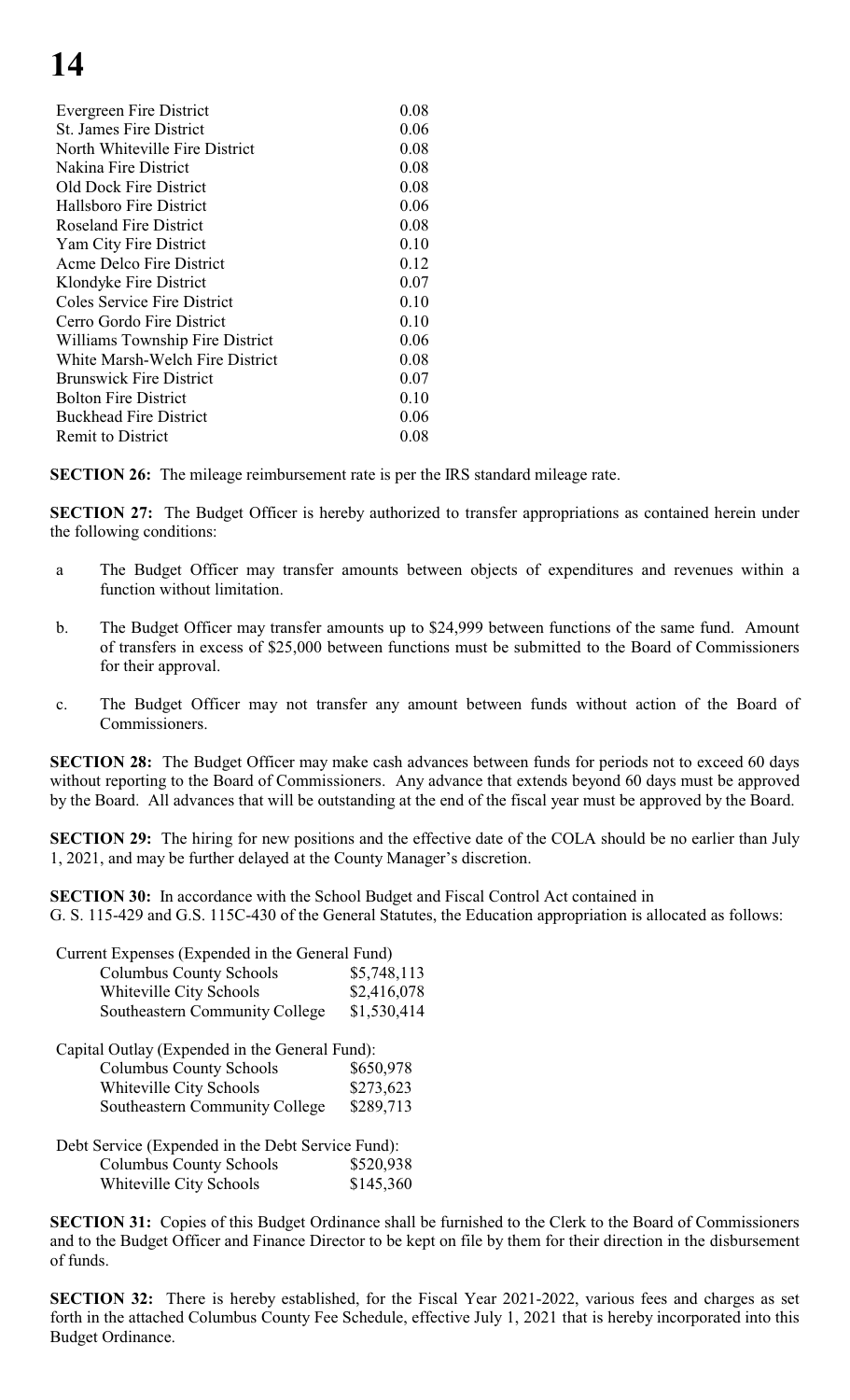This Ordinance shall become effective on July 1, 2021. Adopted this the 7th day of June 2021.

/s/ Ricky Bullard, Chairman Columbus County Board of Commissioners

/s/ June Hall, Clerk to the Board

## **PRESENTATION by EDDIE MADDEN, County Manager:**

#### **Eddie Madden, County Manager:** stated the following:

-The budget process did not just start when the budget was formally presented at the May17,2021 Meeting;

-The budget process started on February 08, 2021 at the Annual Budget Retreat;

-This year's budget was broken down by department, input was received from each school system, every department head and Southeastern Community College;

-This budget includes funding for schools that has not been seen in many years, and it supports SCC also;

-This is not a perfect document, it is a guide;

-We are not necessarily going to spend everything listed in the budget;

-It does offer strong support for our schools, first responders, officers and the college;

-It also funds the Recreation Master Plan;

-It supports county employees, invests in the detention center so the Sheriff can accept federal inmates;

-The budget does not support county garage due to the Enterprise Leasing Plan and it does not lower the tax rate;

- It keeps the tax rate the same to support pay funding for Economic Development

-Our fund balance is extremely low by every metric;

-We only have \$7.8 million dollars, which is woefully low considering our proposed budget of \$81 million dollars.

Vice Chairman McMillian made a motion to approve and adopt the Columbus County 2021-2022 Operating Budget, seconded by Commissioner Coleman.

The following lengthy and in-depth discussion was conducted.

- 1. **Commissioner Byrd:** In your research, have you found a budget that was not fully funded. Eddie Madden replied stating no.
- 2. **Commissioner Byrd:** I am not advocating lowering the tax levy. I am just not for spending every dollar we receive. Eddie Madden replied stating I'm not for spending every penny either.
- 3. **Commissioner Byrd:** I just wish the budget had gone through the regular workshop process so the people would know exactly what's going on, and where their money is being spent.
- 4. **Commissioner McDowell:** In the past, I felt we had way more money available than we actually had. This budget makes it clear what is available.
- 5. **Commissioner Watts:** Wasn't there something in the American Rescue Plan for the fund?
- 6. **Eddie Madden:** The American Rescue Plan allows for the replacement of lost revenue. Most of \$3.2 million budgeted is not for recurring expenses. Those funds will be primarily spent on one-time expenses, i.e.: the Viper radio systems and the update occurring at the Airport.
- 7. **Commissioner Smith:** Adopting this budget does not guarantee expenses listed will be paid, but can't changes be made through amendments? Eddie Madden replied stating yes.
- 8. **Commissioner Byrd:** I would like the County to know that Chairman Bullard voted against the budget six (6) times in the past and was absent for one (1) meeting, where the budget was adopted.
- 9. **Chairman Bullard:** That is okay, but I support this budget because it supports our schools. I call for a vote on the Columbus County 2021-2022 Operating Budget.

Vice Chairman made a motion to adopt the Columbus County 2021-2022 Operating Budget, seconded by Commissioner Coleman. A roll-call vote was taken with the following results: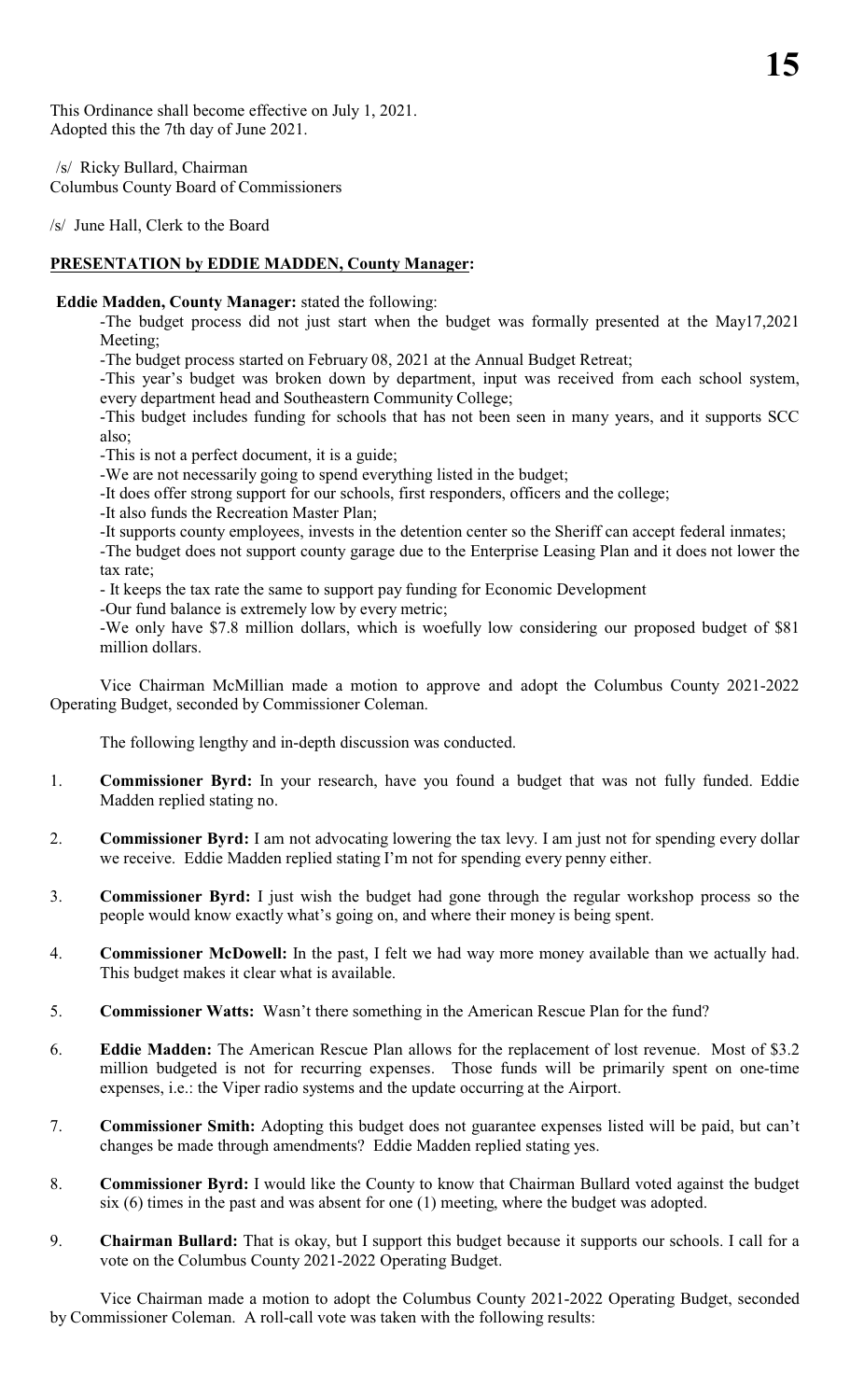**AYES:** Chairman Bullard, Vice Chairman McMillian, Commissioners Coleman, McDowell, Smith and Watts; **and**

**NAYS:** Commissioner Byrd.

The Columbus County 2021-2022 Operating Budget passes on a six (6) to one (1) vote.

#### **Agenda Item #7: CDBG-2019 NEIGHBORHOOD REVITALIZATION PROGRAM AMENDMENT PUBLIC HEARING:**

Joshua Outlaw Consultant for The Adams Company, requested the establishment of June 21, 2021, at 6:30 P.M., or as soon thereafter may be heard, for a public hearing for the Program Amendment.

Commissioner Byrd made a motion to establish June 21, 2021, at 6:30 P.M., as the time and date for a public hearing for the CDBG-2019 Neighborhood Revitalization Program Amendment, seconded by Commissioner Smith. The motion unanimously passed.

#### **Agenda Item #8: BOARD of ELECTIONS - PRELIMINARY CONSIDERATION of VOTING EQUIPMENT PURCHASE:**

Carla Strickland, Elections Director, requested Board approval of the preliminary consideration of voting equipment purchase with the following Resolution.

#### **A RESOLUTION to PRELIMINARILY RECOMMEND to the COLUMBUS COUNTY BOARD OF COMMISSIONERS the ADOPTION and ACQUISITION of VOTING EQUIPMENT**

**WHEREAS,** the Columbus County Board of Commissioners, with the approval of the Columbus County Board of Elections, may adopt and acquire only a voting system of a type, make, and model certified by the State Board for use in some or all voting places in the County at some or all elections in accordance with G;S.163- 165.8;

**WHEREAS,** the Columbus County Board of Elections must recommend the adoption and acquisition of any voting system by the Columbus County Board of Commissioners after completing the requirements in G.S.  $163-165.9(a);$ 

**WHEREAS,** the Columbus County Board of Elections must recommend to the Columbus County Board of Commissioners which type of voting system should be acquired by the county, pursuant to G.S. 163-  $165.9(a)(1);$ 

**WHEREAS,** the Columbus County Board of Elections has witnessed a demonstration, in the county or at a site designated by the State Board of Elections, of the type of voting system being recommended, and has also witnessed a demonstration of at least one other type of voting system certified by the State Board of Elections as required by G.S. 163-165.9(a)(2);

**WHEREAS,** the Columbus County Board of Elections has directed staff to test during a mock elections, coordinated with the State Board of Elections, that will be open to the public, the proposed voting system, to satisfied the requirements of G.S. 163-165.9(a)(3);

**WHEREAS,** the Columbus County Board of Elections will seek approval from the State Board of Elections prior to replacing any voting system, pursuant to G.S. 163A-165.9(b)(3);

**WHEREAS,** the Columbus County Board of Elections plans to make a final recommendation to the Columbus County Board of Commissioners on the adoption and acquisition of a voting system at its first meeting following the required testing of the equipment.

**THEREFORE BE IT RESOLVED** that the Columbus County Board of Elections hereby preliminarily recommends that the Columbus County Board of Commissioners adopt and acquire the following certified voting equipment pursuant to G.S.  $163-165.9(a)(1)$ :

Voting Type: ES&S Expressvote w/ Electionware Vendor: Election Systems and Software<br>Number of Units: 30 ADA Compliant Express Vo 30 ADA Compliant Express Vote Ballot Marking Devices with carrying cases.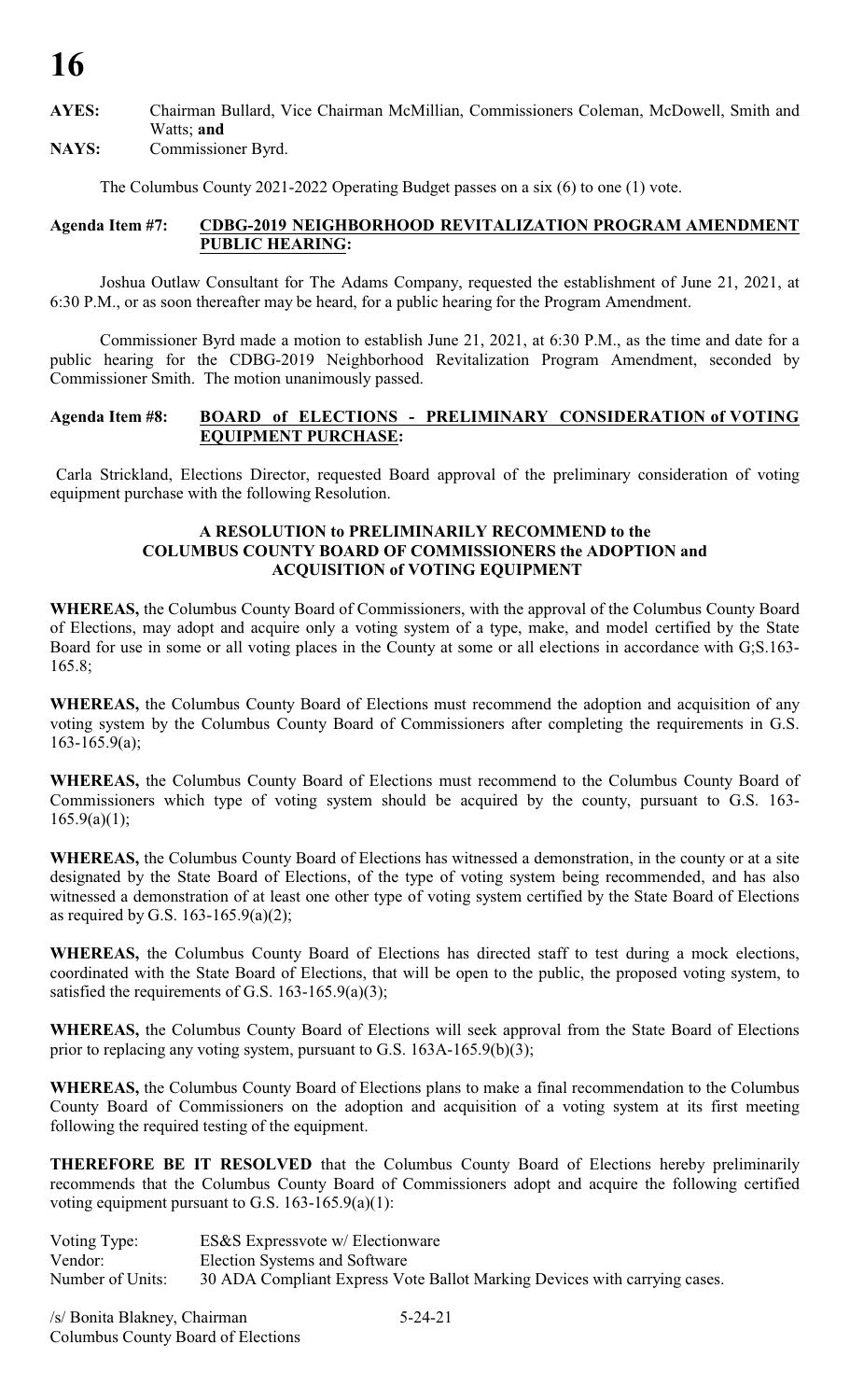Commissioner Coleman made a motion to approve the "A Resolution to Preliminarily Recommend to the Columbus County Board of Commissioners the Adoption and Acquisition of Voting Equipment", seconded by Commissioner Smith. The motion unanimously passed.

#### **Agenda #9: PLANNING - PROPOSED TEXT AMENDMENTS to the COLUMBUS COUNTY CODE of ORDINANCES, CHAPTER 10, PARTS 1,2,3, AND 4:**

Samantha Alsup, Planning Director, requested Board approval of the proposed text amendments in accordance with NCGS 160D. The required Public Hearing was conducted on this date at 7:00 P.M.

Commissioner Smith made a motion to accept the proposed text amendments to the Columbus County Code of Ordinances, Chapter 10, Parts 1, 2, 3 and 4, in accordance with NCGS 160D, on the first reading, with the second reading to be scheduled at the June 21, 2021 Board Meeting, seconded by Commissioner Coleman. The motion unanimously passed.

#### **Agenda Item #10: SHERIFF - COLUMBUS COUNTY ANIMAL CONTROL ORDINANCE -FIRST READING:**

Sheriff Greene requested the Board to accept the first reading of the **Amended** Columbus County Animal Control Ordinance, and set the second reading for June 21, 2021 Meeting.

Commissioner McDowell made a motion to accept the first reading of the **Amended** Columbus County Animal Control Ordinance, and set the second reading for June 21, 2021 Meeting, seconded by Commissioner Coleman. The motion unanimously passed.

#### **Agenda Item #11: PUBLIC INPUT:**

Chairman Bullard opened the floor for Public Input, and Amanda Prince, County Attorney, orally read the Policy on Public Comments.

1. **Shelby Gull Laird, 5776 James B. White Highway North, Whiteville, NC 28472:** stated the following:

-I am the NC Museum of Natural Sciences Director;

- I am interested in ideas on how to work more with the County;
- -They currently have partnerships with Wildlife Action for outdoor activities;
- -I am interested in exploring the county's wetlands;
- -I am trying to do more outreach and signs; **and**

 -I am interested in workforce development opportunities to try to get kids from our county for internships, because so far there have not been any.

#### 2. **Kris Hanks, 344 Hewett Drive, Whiteville, NC 28472:** stated the following:

-I would like to speak concerning the proposed development subdivision;

-My property borders the Beaverdam Swamp, and I would like more information about the development plan;

-I am concerned about the area's water table

-I am not against growth, but I am concerned about the growth rate;

-I would like to be more educated on the proposal;

-How will schools accommodate the increase; **and**

-What is the water table allowance.

3. **Diane S. Pait, 1478 Arn Ward Road, Whiteville, NC 28472:** stated the following:

-I live across the proposed mobile home community;

-At the present time, I live next to a neighbor already in the proposed lot who has an accumulation of trash bags on their property, and their trash is beginning the be a problem on my property; **and** -My biggest concern is tapping into the area's water supply.

4. **Lyndon G. Merritt, 147 Antioch Church Road, Whiteville, NC 28472:** stated the following:

-The surrounding homeowners received no details or information regarding the said subdivision; -The said road is only three (3) miles long;

- -There is a proposed subdivision for each end of the road;
- -This land abuts my land;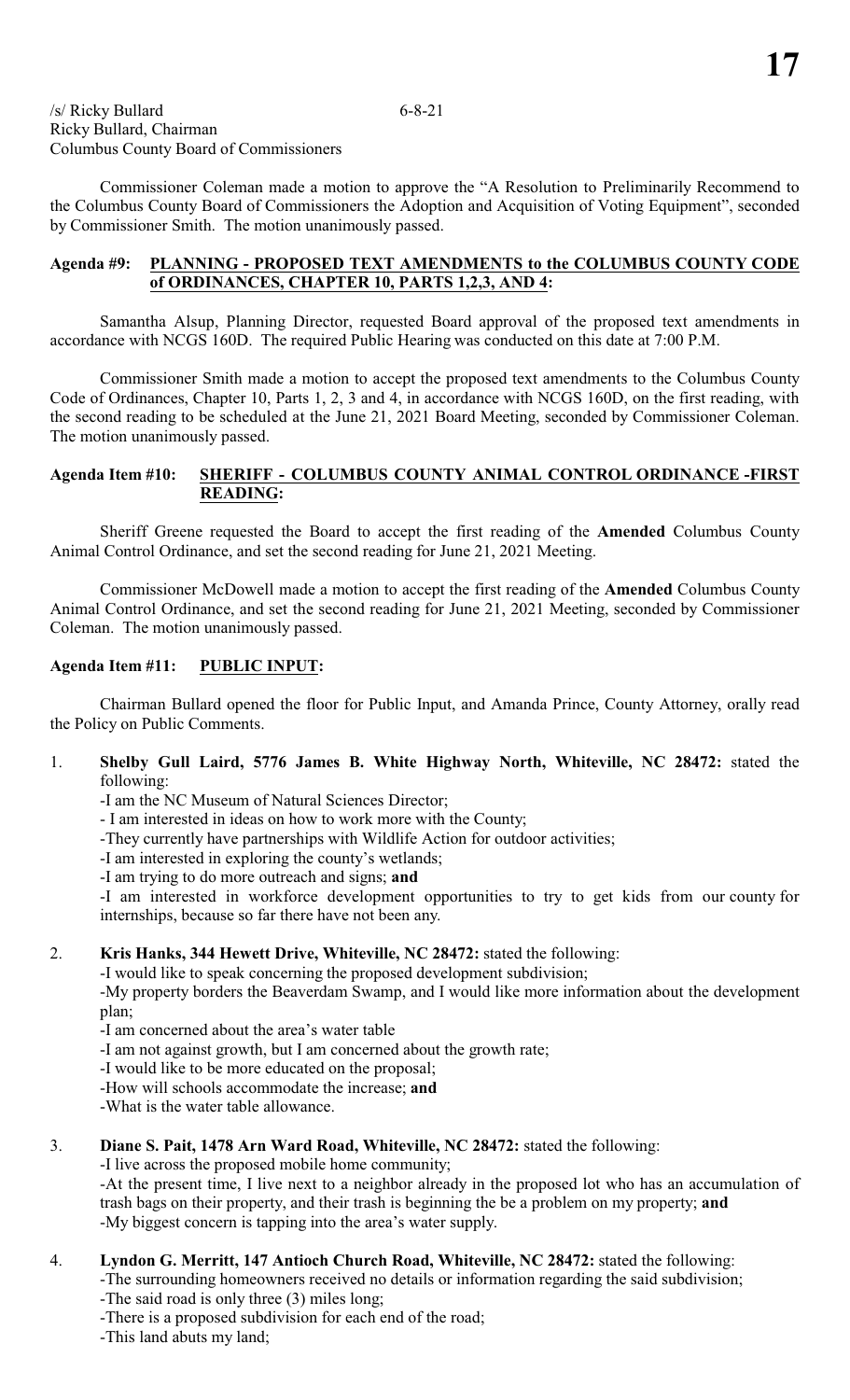-The citizens are very concerned about the number of people involved and the impact on traffic and schools;

-I will deliver one petition by the citizens and more being executed; **and**

-We request that you do not allow the subdivisions.

5. **Jessica Inman McPherson, 1822 Antioch Church Road, Whiteville, N C 29472:** stated the following:

-I am in strong opposition to the proposed development; **and**

-The proposed development would not be in harmony with the area as required in the Land Use Ordinance.

6. **Patricia Wright:** stated the following:

-I request the Commissioners deny the proposed subdivision

-The increased traffic would be hazardous to farm equipment, it threatens drainage and the water supply;

-It would lower the real estate value;

-The road is heavily traveled in the summer by beachgoers; **and**

-The issue is not that it is mobile homes, the issue is that it is multiple mobile homes in so small an area.

#### 7. **Theresa Faircloth, 82 Golf Course Road, Whiteville, NC 28472:** stated the following:

-I am requesting a flex-day work schedule because crisis happen at any time and you can't just not be available for people in need.

#### **Agenda Item #12: FINANCE - ESTABLISHMENT of DATE and TIME for PUBLIC HEARING on PURCHASE FINANCING of the TRUIST/BB&T NORTH CAMPUS and COURTHOUSE BRANCH PROPERTIES:**

Jay Leatherman, Interim Finance Director, requested the Board to establish June 21, 2021, at 6:30 P.M., or as soon thereafter may be heard, as the date and time for this Public Hearing.

Commissioner McDowell made a motion to establish June 21, 2021, at 6:30 P.M., or as soon thereafter may be heard, as the date and time for the Public Hearing on Purchase Financing of the Truist/BB&T North Campus and Courthouse Branch Properties, seconded by Commissioner Smith. The motion unanimously passed.

#### **Agenda Item #13: FINANCE - APPROVAL of ORDINANCE MAKING APPROPRIATIONS to the CAPITAL PROJECT FUND:**

Jay Leatherman, Interim Finance Director, requested Board approval and adoption of the following Ordinance making appropriations to the Capital Project Fund .

#### **COLUMBUS COUNTY, NORTH CAROLINA Ordinance making appropriations to the Capital Project Fund for the Fiscal Year beginning July 1, 2021**

**BE IT ORDAINED** by the Board of Commissioners of Columbus County, North Carolina as follows:

**Section 1:** The following amounts are hereby made to the Airport Development Capital Project pursuant to G.S. 159 -13.2 for the fiscal year beginning July 1, 2021.

#### **Project Appropriations**

| <b>Airport Development Expense</b>                                         | \$16,667 |  |
|----------------------------------------------------------------------------|----------|--|
| <b>Total Appropriations - Airport Development Fund Appropriation</b>       | \$16,667 |  |
| <b>Source of Revenue</b>                                                   |          |  |
| Transfer from General Fund                                                 | \$16,667 |  |
| <b>Total Estimated Revenues - Airport Development Capital Project Fund</b> | \$16,667 |  |

**Section 2:** The project undertaken pursuant to this ordinance is in accordance with the Recommended Budget and any changes made during the County Commissioners' budget work sessions.

**Section 3:** The Finance Director is hereby directed to maintain within the Capital Project fund sufficient specific detailed accounting records to satisfy all applicable regulations. The terms of any financing agreement also shall be met.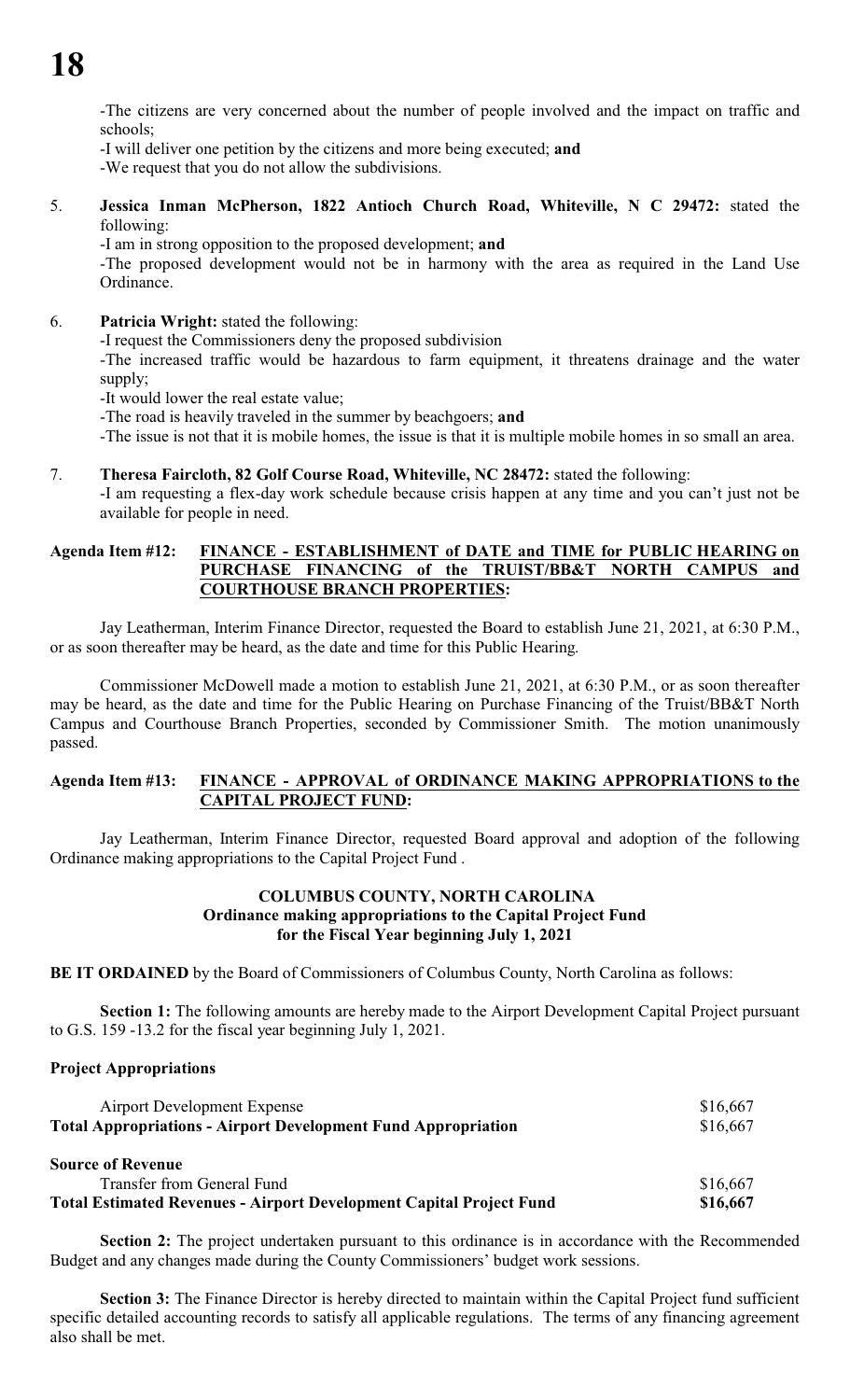Section 4: The County desires to expend its own funds for the purpose of paying certain costs of various projects, for which expenditures the County reasonably expects to reimburse itself from the proceeds of debt to be incurred by the County.

**Section 5:** All expenditures relating to obtaining any bond referendum and or installment purchase will be reimbursed from bond proceeds and installment purchase proceeds in accordance with the requirements of the United States Treasury Regulations Section 1.150-2.

Section 6: This declaration of official intent is made pursuant to Section 1.150-2 of the Treasury Regulations to expressly declare the official intent of the County to reimburse itself from the proceeds of debt to be hereinafter incurred by the County for certain expenditures paid by the County on or after the date which is sixty (60) days prior to the date hereof.

**Section 7.** The County intends to seek Federal, State, and/or other grant funding to reduce the amount of loan proceeds. The adoption of this ordinance authorizes the County Manager and/or his representative to apply for and accept such funding if awarded.

**Section 8:** This project ordinance shall be entered in the minutes of the Board of Commissioners of Columbus County. Within five days hereof, copies of this ordinance shall be filed with the finance office in Columbus County, and with the Clerk to the Board of Commissioners of Columbus County.

This Capital Project shall become effective on July 1, 2021.

**ADOPTED**, this  $7<sup>th</sup>$  day of June, 2021.

#### /s/ **RICKY BULLARD, Chairman COLUMBUS COUNTY BOARD OF COMMISSIONERS**

#### /s/ **JUNE B. HALL, Clerk to the Board**

A motion was made by Commissioner Watts to approve the ''Ordinance making appropriations to the Capital Project Fund (Airport), seconded by Commissioner Coleman. The motion unanimously passed.

#### **Agenda Item #14: ADMINISTRATION - MAINTENANCE MANAGEMENT and FLEET RENTAL AGREEMENT with ENTERPRISES FLEET MANAGEMENT APPROVAL, and APPROVAL for EDDIE MADDEN, COUNTY MANAGER, to SIGN all NEEDED DOCUMENTS, AFTER REVIEW and APPROVAL by COUNTY ATTORNEY and FINANCE DIRECTOR:**

Eddie Madden requested Board approval of the Agreement with Enterprises Fleet Management, and approval for Eddie Madden to sign all needed documents.

Commissioner Byrd made a motion to approve the Maintenance Management and Fleet Rental Agreement, with Enterprise Fleet Management, and approve Eddie Madden, County Manager, to sign all needed documents, after review and approval by County Attorney and Finance Director, seconded by Vice Chairman McMillian. The motion unanimously passed.

#### **Agenda Item #15: GOVERNING BODY - DESIGNATION of VOTING DELEGATE for NCACC ANNUAL CONFERENCE:**

Chairman Bullard requested official designation of the voting delegate for the NCACC Annual Conference.

Commissioner McDowell made a motion to appoint Commissioner Lavern Coleman as the voting delegate for the NCACC Conference, second by Commissioner Byrd. The motion unanimously passed.

### **Agenda Item #16: ADMINISTRATION- ATMC BROADBAND EXPANSION COMMITTEE:**

Eddie Madden, County Manager, requested the Board to appoint and approve the following seven (7) member Broadband Committee:

- 1. Commissioner Lavern Coleman
- 2. Commissioner Giles E. Byrd
- 3. EDC Director Gary Lanier
- 4. Business Development at ATMC Director Kris Ward
- 5. Columbus County Travel & Tourism Director Jennifer Holcomb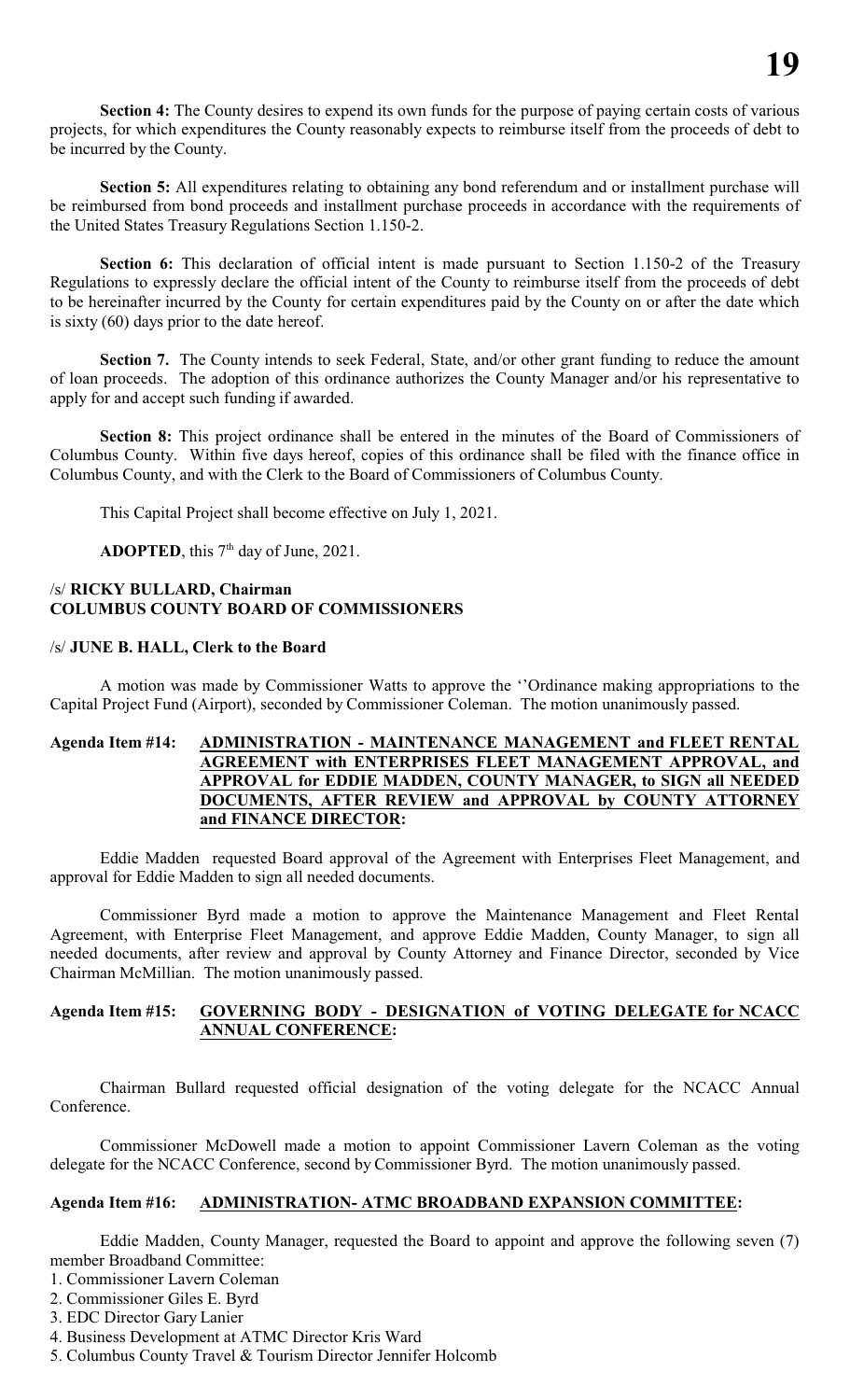6. Columbus County Schools Assistant Superintendent - Jonathan Williams

7. Columbus County MIS Director Alan James

Commissioner Byrd and Commissioner Coleman stated they would like to serve, as a volunteer, on this committee.

Commissioner Smith made a motion to appoint and approve the seven (7) member Broadband Committee and appoint Commissioner Byrd and Commissioner Coleman, seconded by Commissioner Coleman. The motion unanimously passed.

#### **Agenda Item #17: RECREATION COMPLEX MASTER PLAN COMMITTEE - APPROVAL OF SUGGESTED APPOINTMENTS:**

Eddie Madden, County Manager, requested Board approval of the following suggested appointments for the Recreation Complex Master Plan Committee (eleven (-11- members).

| <b>NAME</b>            | <b>TITLE / AREA REPRESENTATIVE</b>                           |  |  |
|------------------------|--------------------------------------------------------------|--|--|
| Julie Strickland       | Parks and Recreation Director - Facilitator                  |  |  |
| <b>Shane Hardee</b>    | <b>Columbus County Dixie Softball Association President</b>  |  |  |
| Kylie Hinson           | <b>Columbus County Dixie Youth Baseball</b>                  |  |  |
| Lloyd Lennon           | Parks and Recreation Advisory Board Chairman                 |  |  |
| <b>Brent Burroughs</b> | South Columbus High School teacher and tennis coach          |  |  |
| Lauren Cole            | Columbus Regional Healthcare Foundation/Special Projects and |  |  |
|                        | YMCA liaison                                                 |  |  |
| Dr. Beverly Justice    | <b>UNC Pembroke Faculty Member</b>                           |  |  |
| Pamela Young-Jacobs    | Waccamaw Siouan Tribal Council Chairwoman                    |  |  |
| <b>Brent Watts</b>     | Columbus County Commissioner                                 |  |  |
| Lacie Jacobs           | <b>SCC Representative - Finance Officer</b>                  |  |  |
| Frankye Boone Newkirk  | <b>Wellness Advocate</b>                                     |  |  |
| Justin Furlow          | East Columbus High School teacher and soccer coach           |  |  |
| Matt Wilson            | Lake Waccamaw Town Council                                   |  |  |

Commissioner Coleman made a motion to approve the suggested appointment to the Recreation Complex Master Plan Committee, and to add Matt Wilson as a member, seconded by Commissioner Byrd. The motion unanimously passed.

#### **Agenda Item #18: APPOINTMENTS/RE-APPOINTMENTS/REPLACEMENTS to COMMITTEES, BOARDS and COMMISSIONS:**

June B. Hall, Clerk to the Board, requested the following appointments/ re-appointments/ replacements be made.

| <b>COMMITTEE</b>                                                                              | ZONE/<br>EB | PERSON(S)                            | <b>EXPIR.</b><br><b>DATE</b> | <b>BOARD</b><br><b>ACTION</b>          |
|-----------------------------------------------------------------------------------------------|-------------|--------------------------------------|------------------------------|----------------------------------------|
| Aging Advisory Council (Region O) -<br>$COG-$<br>S=McDowell<br>$M = Byrd$                     | EB          | Guy Long<br>Gene McNeil              | 06/30/2021<br>06/30/2021     | <b>Re-Appoint</b><br><b>Re-Appoint</b> |
| <b>Animal Control Advisory Council</b>                                                        | Ш           | Millie Freeman                       | 07/17-2021                   | <b>Re-Appoint</b>                      |
| Brunswick Zoning, Planning Board and<br>Board of Adjustments<br><b>M=McDowell S=McMillian</b> | <b>EB</b>   | Caletta Faulk - ETJ                  | $05 - 17 - 2021$             | <b>Re-Appoint</b>                      |
| Cape RC&D                                                                                     | ED          | Vacant                               |                              | <b>HOLD</b>                            |
| Cerro Gordon Planning and Zoning<br>Board<br><b>M=McDowell S=McMillian</b>                    | EB          | Raymond Gowans -<br><b>ETJ</b>       | $01 - 03 - 2021$             | <b>Re-Appoint</b>                      |
| Fair Bluff Board of Adjustments<br>M=McDowell S=Byrd                                          | EB          | Frank Horne - ETJ                    | January, 2021                | <b>Re-Appoint</b>                      |
| Fair Bluff Planning Board<br><b>M=McMillian S=Byrd</b>                                        | EB          | N.I. "Chip"<br>Singletary, Jr. - ETJ | April, 2021                  | <b>Re-Appoint</b>                      |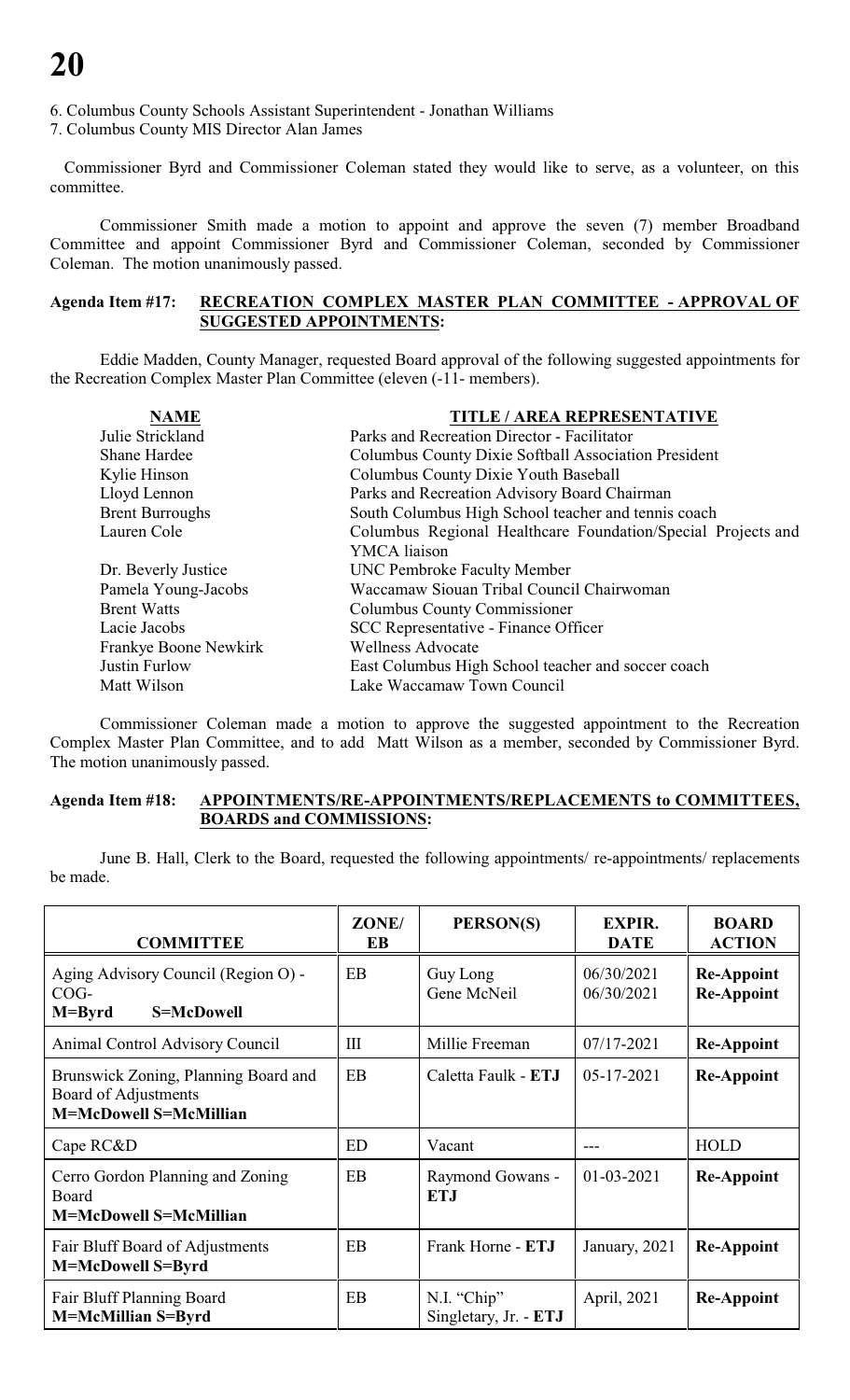| <b>COMMITTEE</b>                                                           | ZONE/<br>EB         | PERSON(S)                                         | <b>EXPIR.</b><br><b>DATE</b> | <b>BOARD</b><br><b>ACTION</b>    |
|----------------------------------------------------------------------------|---------------------|---------------------------------------------------|------------------------------|----------------------------------|
| Home and Community Care Block Grant<br>for Aging Services Advisory Council | I<br>EB             | Vacancy (Dan<br>Watts)<br><b>Commissioner Rep</b> | 06-30-2019<br>Term           | <b>HOLD</b><br><b>HOLD</b>       |
| <b>Housing Advisory Committee</b>                                          | $\mathbf{V}$<br>VII | Henry Milligan<br>James Register                  | 06/30/2021<br>06/30/2021     | <b>HOLD</b><br><b>Re-Appoint</b> |
| Jury Commission for Columbus County<br>M=Byrd S=McDowell                   | EB                  | Gwen Joy                                          | 06/30/2021                   | <b>Re-Appoint</b>                |
| Lake Waccamaw Planning Board<br>M=McDowell S=Watts                         | EB                  | Kyle Peacock - ETJ                                | 06/30/2021                   | <b>Re-Appoint</b>                |
| Southeastern Community College<br><b>M=Watts S=McMillian</b>               | EB                  | Maude Davis                                       | 06-30-2020                   | <b>Re-Appoint</b>                |
| Southeastern Economic Development<br>Commission                            | EB                  | Gary Lanier                                       |                              | <b>Re-Appoint</b>                |
| <b>Tabor City Planning and Zoning Board</b><br>M=Watts S=Byrd              | EB                  | Tommy Spivey                                      | April, 2021                  | <b>Re-Appoint</b>                |
| Tabor City Zoning Board of Adjustment<br>M=Watts<br>S=Smith                | EB                  | Johnnie Jernigan, Jr.                             | April, 2021                  | <b>Re-Appoint</b>                |
| <b>Voluntary Agricultural District Board</b>                               |                     | Alfonza Williams                                  | 06/30/2021                   | <b>HOLD</b>                      |

#### **RECESS REGULAR SESSION and enter into COLUMBUS COUNTY WATER and SEWER DISTRICTS I, II, III, IV and V BOARD MEETING**

Harry J. Hart, Jr. Cole Cartrette

06/30/2021 06/30/2021 **HOLD Re-Appoint**

IV V

At 9:03 P.M., Commissioner McDowell made a motion to recess Regular Session and enter into a **combination meeting** of Columbus County Water and Sewer Districts I, II, III, IV - V Board Meeting, seconded by Commissioner Smith. The motion unanimously passed.

#### **Agenda Item #19: COLUMBUS COUNTY WATER and SEWER DISTRICTS I, II, III, IV and V - APPROVAL of MINUTES:** May 17, 2021

This information will be recorded in Minute Book Number 2, for all Water Districts, respectively.

#### **ADJOURN COMBINATION MEETING of COLUMBUS COUNTY WATER and SEWER DISTRICTS I, II, III, IV AND V BOARD MEETING**

 At 9:03 P.M., Commissioner McDowell made a motion to adjourn the **combination meeting** of Columbus County Water and Sewer Districts I, II, III, IV and V Board Meeting, and resume Regular Session, seconded by Commissioner Smith. The motion unanimously passed.

#### **Agenda Item #20: COMMENTS:**

Chairman Bullard opened the floor for comments. The following spoke.

#### A. **Board of Commissioners:**

- 1. **Commissioner Coleman:** stated I would like for this Board to allow people to email their public comments due to difficulties making it to the meetings.
- **MOTION:** Commissioner Coleman made a motion to allow people to e-mail their public comments, seconded by Commissioner Smith. The motion unanimously passed.
	- 2. **Commissioner McDowell:** stated he has petitions from the Antioch Church Community, and I am concerned about the subdivision.
- **MOTION:** Commissioner McDowell made a motion that Samantha Alsup, Planning Director, look into what needs to be done so that communities and the Board of Commissioners affected by future projects, that are proposed for land development,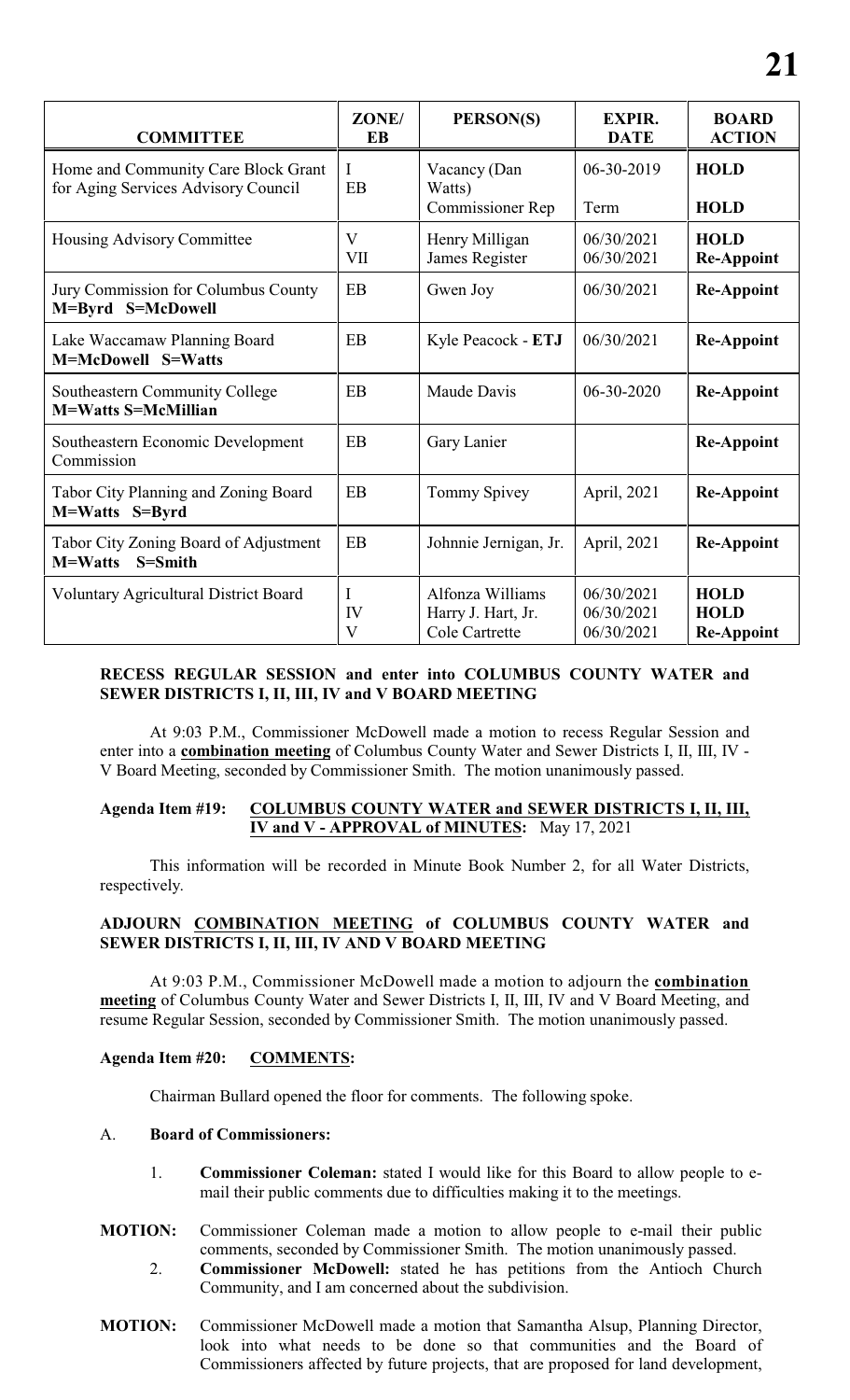are notified prior to, seconded by Vice Chairman McMillian. Motion unanimously passed.

- 3. **Commissioner Smith:** stated the following: -The North Whiteville Recycling Center's website needs to be updated to reflect the correct opening and closing times; -Is it possible to get a map of the county's water system?; **and** -Thanks to the County Manager and everyone involved for the budget.
- 4. **Commissioner Watts:** Stated the following: -Thanks to the County Manager and everyone for the budget; **and** -We need to allow the people from Antioch to come back and speak again.
- 5. **Commissioner McDowell:** stated the following: -Can the developer bring water from 701 into the community?; **and** I am concerned about the term mobile home.
- 6. **Commissioner Byrd:** stated the following: -Can the development be hooked up to sewer?; -Will there be a homeowner's association?; **and** -Forty-eight (48) new homes seem like a lot of homes added to one (1) community.
- 7. **Vice Chairman McMillian:** stated the following: -Thanks to everyone for coming together for the budget process; **and** -I am very concerned about the new development.
- 8. **Chairman Bullard:** stated the following: -We have all heard concerns from the Antioch Community; -Thanks to Mr. Madden for the budget; -Our next meeting will be held on June 21, 2021, at 5:30 P.M., at South Columbus High School; **and** -The Developer of the Antioch Project will be there, as well as Ms. Alsup, to answer any questions.
- 9. **Dr. Gary Lanier:** stated the following: -In the year 2020, very little economic development activity happened; -We were awarded a \$500,000 Golden Leaf Grant, and a \$866,983 Grant to extend a 12" water line to Helena Chemical; **and** -In 2021, out of the 18 major projects in this area, Columbus County was awarded two (2).

#### **RECESS REGULAR SESSION and enter into CLOSED SESSION in ACCORDANCE with N.C.G.S. § 143-318.11 (a) ATTORNEY-CLIENT and (4) ECONOMIC DEVELOPMENT:**

At 9:53 A.M., Commissioner Coleman made a motion to recess Regular Session and enter into Closed Session in accordance with N.C.G.S. § 143-318.11 (a) Attorney-Client and (4) Economic Development, seconded by Commissioner McDowell. The motion unanimously passed.

#### **Agenda Item #21: CLOSED SESSION in ACCORDANCE with N.C.G.S. § 143-318.11(a) (3) ATTORNEY-CLIENT PRIVILEGE and (4) ECONOMIC DEVELOPMENT:**

No official action was taken.

### **ADJOURN CLOSED SESSION and resume REGULAR SESSION:**

At 10:55 P.M., Commissioner Coleman made a motion to adjourn Closed Session and resume Regular Session, seconded by Vice Chairman McMillian. The motion unanimously passed.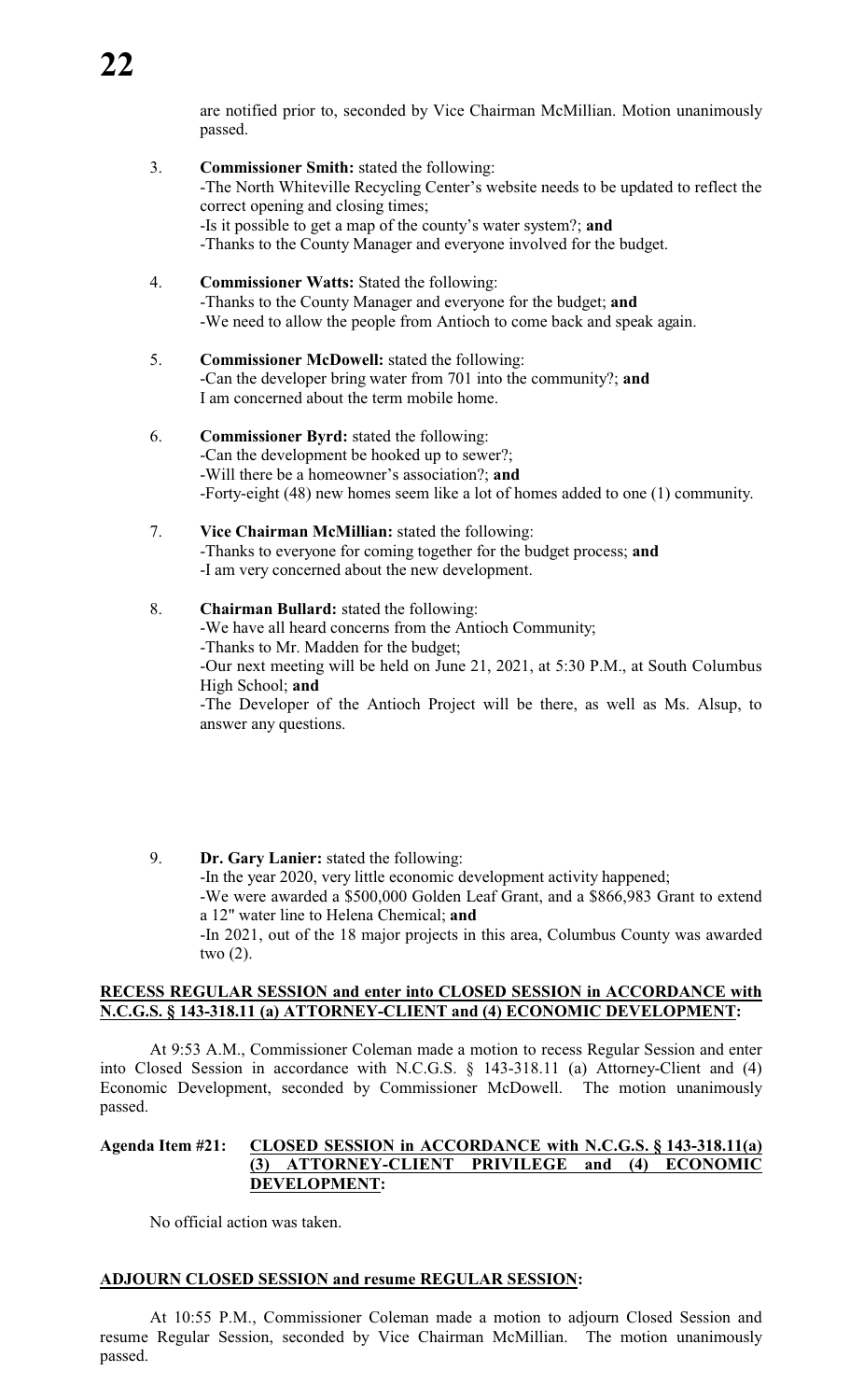#### **READING and APPROVAL of CLOSED SESSION GENERAL ACCOUNT:**

Chairman Bullard requested that Amanda B. Prince, County Attorney, orally read the Closed Session General Account. Ms. Prince orally read the following: "The Commissioners discussed Economic Development matters with the Economic Development Director. The Commissioners discussed Attorney-Client matters with the County Attorney, the County Manager and the Emergency Services Director. No action was taken".

Commissioner Byrd made a motion to approve the Closed Session General Account, seconded by Commissioner Smith. The motion unanimously passed.

#### **Agenda Item #22: ADJOURNMENT:**

At 11:05 P.M., Commissioner Smith made a motion to adjourn, seconded by Commissioner Byrd. The motion unanimously passed. These minutes were recorded by LaToya Williams, and typed by June B. Hall, Clerk to the Board.

**\_\_\_\_\_\_\_\_\_\_\_\_\_\_\_\_\_\_\_\_\_\_\_\_\_\_\_\_ \_\_\_\_\_\_\_\_\_\_\_\_\_\_\_\_\_\_\_\_\_\_\_\_\_\_\_\_**

#### **APPROVED:**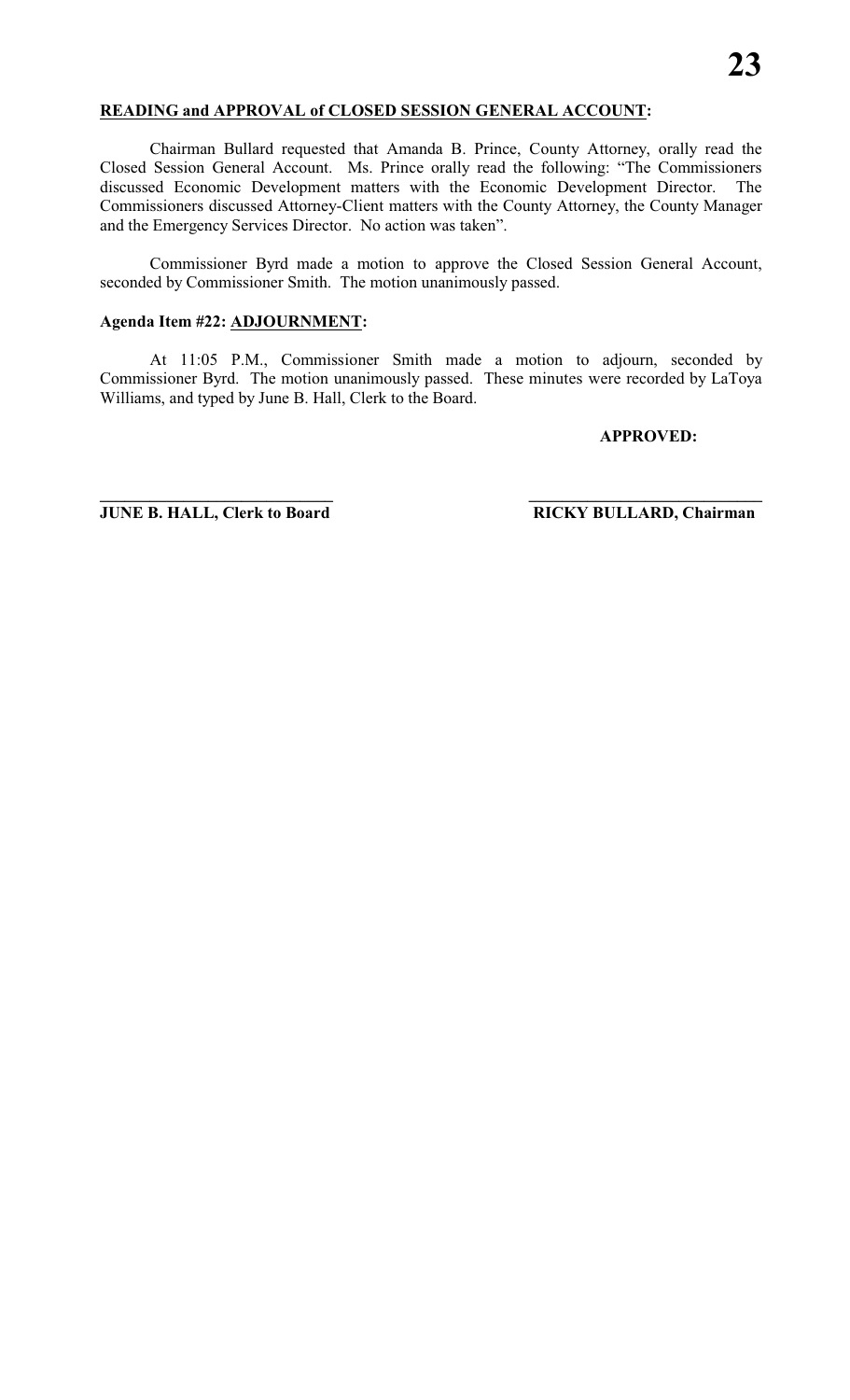The Honorable Columbus County Commissioners met on the above stated date and at the above stated time in the DempseyB. HerringCourthouse Annex, 112 West Smith Street, Whiteville, North Carolina 28472, for the purpose to act as the Columbus County Water and Sewer District I Board.

#### **COMMISSIONERS PRESENT: APPOINTEES PRESENT:**

Giles E. Byrd Lavern Coleman **APPOINTEE ABSENT:** Charles T. McDowell

Ricky Bullard, **Chairman** Edwin H. Madden, Jr., **County Manager** Jerome McMillian, **Vice Chairman** Amanda B. Prince, **County Attorney** Chris Smith Jay Leatherman, **Interim Finance Officer**

Brent Watts June B. Hall, **Clerk to the Board (Excused)**

#### **MEETING CALLED TO ORDER:**

At 9:03 P.M., Chairman Ricky Bullard called the **combination meeting** of Columbus County Water and Sewer Districts I, II, III, IV and V Board Meeting to order.

#### **Agenda Item#19: COLUMBUSCOUNTY WATER and SEWER DISTRICTS I, II, III, IV and V - APPROVAL of MINUTES:**

May 17, 2021 Columbus County Water and Sewer District 1 Board Meeting.

Vice Chairman McMillian made a motion to approve the May 17, 2021 Columbus County Water and Sewer District I Board Meeting Minutes, as recorded, seconded by Commissioner Coleman. The motion unanimously passed.

#### **ADJOURNMENT:**

At 9:04 P.M., Commissioner McDowell made a motion to adjourn, seconded by Commissioner Coleman. The motion unanimously passed.

**\_\_\_\_\_\_\_\_\_\_\_\_\_\_\_\_\_\_\_\_\_\_\_\_\_\_\_\_ \_\_\_\_\_\_\_\_\_\_\_\_\_\_\_\_\_\_\_\_\_\_\_\_\_\_\_\_\_\_\_\_\_\_\_\_**

**APPROVED:**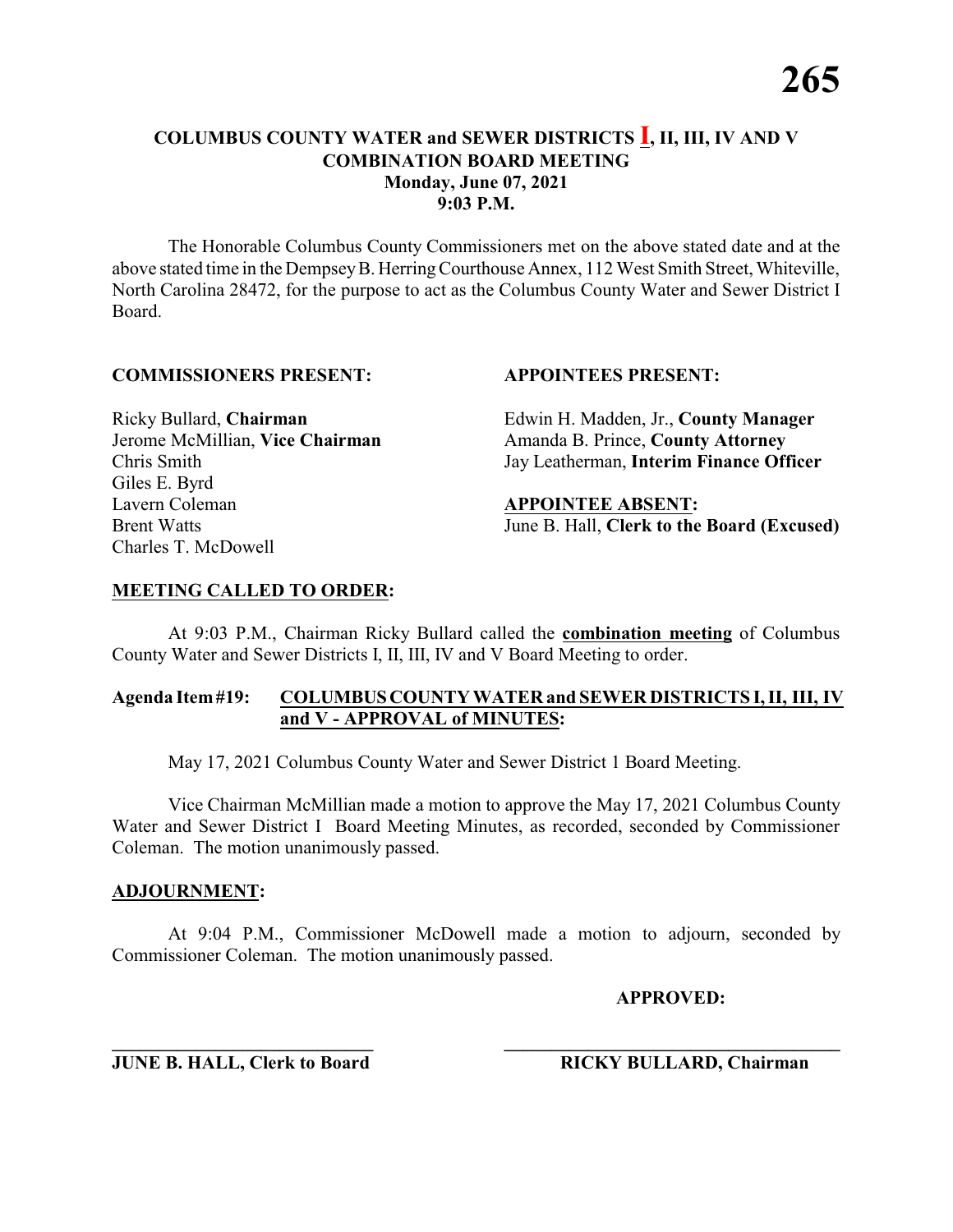The Honorable Columbus County Commissioners met on the above stated date and at the above stated time in the DempseyB. HerringCourthouse Annex, 112 West Smith Street, Whiteville, North Carolina 28472, for the purpose to act as the Columbus County Water and Sewer District II Board.

#### **COMMISSIONERS PRESENT: APPOINTEES PRESENT:**

Giles E. Byrd Lavern Coleman **APPOINTEE ABSENT:** Charles T. McDowell

Ricky Bullard, **Chairman** Edwin H. Madden, Jr., **County Manager** Jerome McMillian, **Vice Chairman** Amanda B. Prince, **County Attorney** Chris Smith Jay Leatherman, **Interim Finance Officer**

Brent Watts June B. Hall, **Clerk to the Board (Excused)**

#### **MEETING CALLED TO ORDER:**

At 9:03 P.M., Chairman Ricky Bullard called the **combination meeting** of Columbus County Water and Sewer Districts I, II, III, IV and V Board Meeting to order.

#### **Agenda Item#19: COLUMBUSCOUNTY WATER and SEWER DISTRICTS I, II, III, IV and V - APPROVAL of MINUTES:**

May 17, 2021 Columbus County Water and Sewer District II Board Meeting.

Vice Chairman McMillian made a motion to approve the May 17, 2021 Columbus County Water and Sewer District II Board Meeting Minutes, as recorded, seconded by Commissioner Coleman. The motion unanimously passed.

#### **ADJOURNMENT:**

At 9:04 P.M., Commissioner McDowell made a motion to adjourn, seconded by Commissioner Coleman. The motion unanimously passed.

**\_\_\_\_\_\_\_\_\_\_\_\_\_\_\_\_\_\_\_\_\_\_\_\_\_\_\_\_ \_\_\_\_\_\_\_\_\_\_\_\_\_\_\_\_\_\_\_\_\_\_\_\_\_\_\_\_\_\_\_\_\_\_\_\_**

**APPROVED:**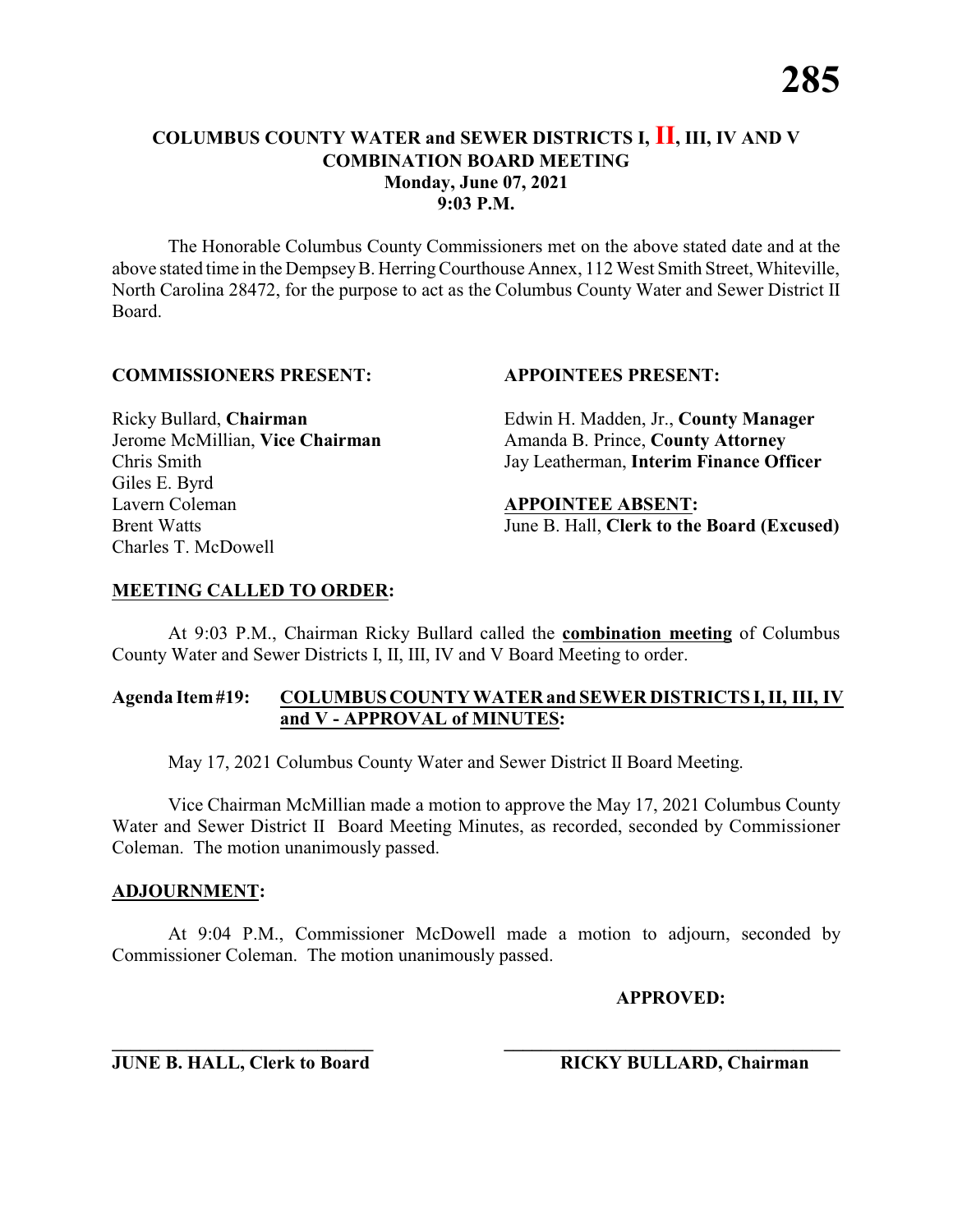The Honorable Columbus County Commissioners met on the above stated date and at the above stated time in the DempseyB. HerringCourthouse Annex, 112 West Smith Street, Whiteville, North Carolina 28472, for the purpose to act as the Columbus County Water and Sewer District III Board.

#### **COMMISSIONERS PRESENT: APPOINTEES PRESENT:**

Giles E. Byrd Lavern Coleman **APPOINTEE ABSENT:** Charles T. McDowell

Ricky Bullard, **Chairman** Edwin H. Madden, Jr., **County Manager** Jerome McMillian, **Vice Chairman** Amanda B. Prince, **County Attorney** Chris Smith Jay Leatherman, **Interim Finance Officer**

Brent Watts June B. Hall, **Clerk to the Board (Excused)**

#### **MEETING CALLED TO ORDER:**

At 9:03 P.M., Chairman Ricky Bullard called the **combination meeting** of Columbus County Water and Sewer Districts I, II, III, IV and V Board Meeting to order.

#### **Agenda Item#19: COLUMBUSCOUNTY WATER and SEWER DISTRICTS I, II, III, IV and V - APPROVAL of MINUTES:**

May 17, 2021 Columbus County Water and Sewer District III Board Meeting.

Vice Chairman McMillian made a motion to approve the May 17, 2021 Columbus County Water and Sewer District III Board Meeting Minutes, as recorded, seconded by Commissioner Coleman. The motion unanimously passed.

#### **ADJOURNMENT:**

At 9:04 P.M., Commissioner McDowell made a motion to adjourn, seconded by Commissioner Coleman. The motion unanimously passed.

**APPROVED:**

**\_\_\_\_\_\_\_\_\_\_\_\_\_\_\_\_\_\_\_\_\_\_\_\_\_\_\_\_ \_\_\_\_\_\_\_\_\_\_\_\_\_\_\_\_\_\_\_\_\_\_\_\_\_\_\_\_\_\_\_\_\_\_\_\_ JUNE B. HALL, Clerk to Board RICKY BULLARD, Chairman**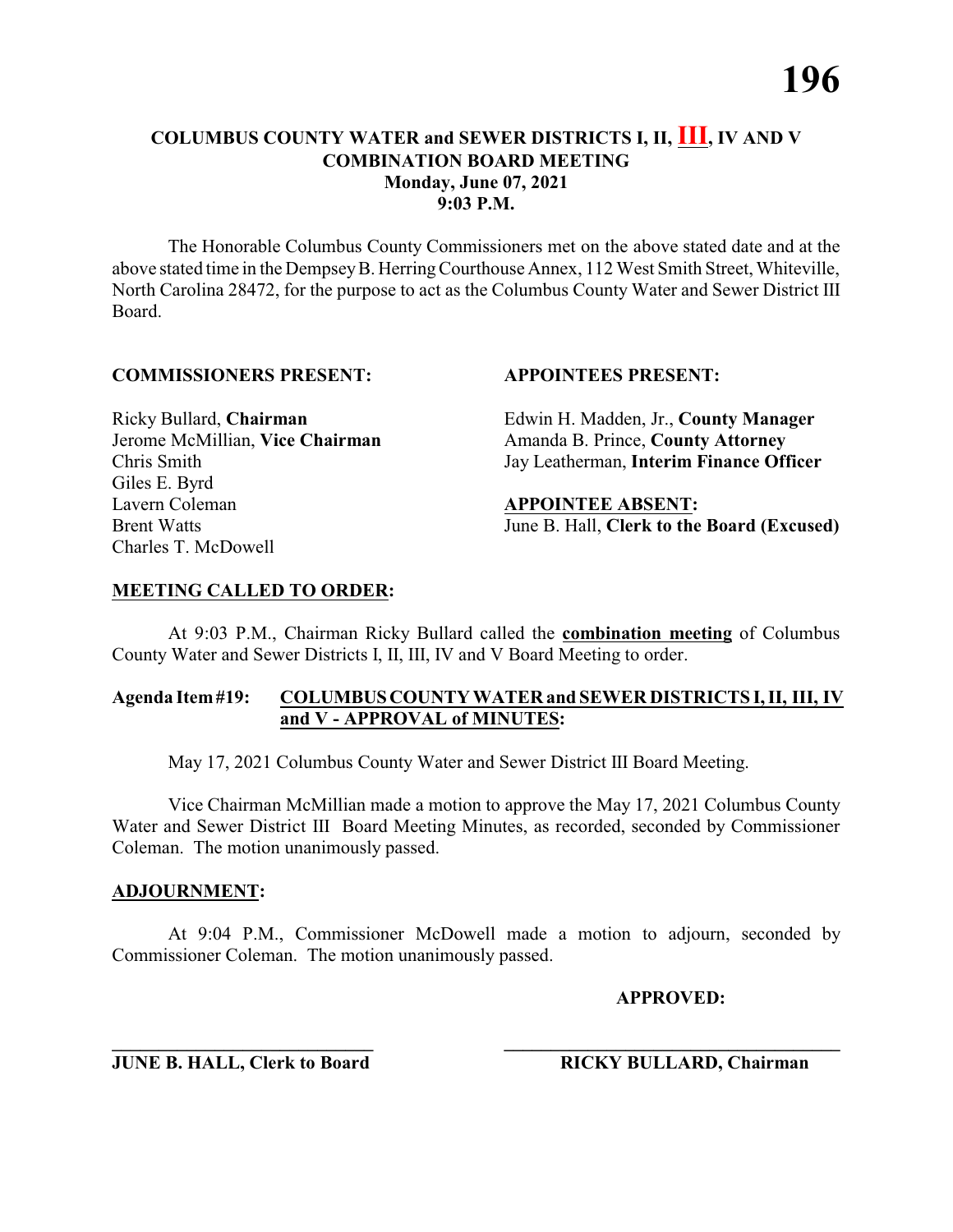The Honorable Columbus County Commissioners met on the above stated date and at the above stated time in the DempseyB. HerringCourthouse Annex, 112 West Smith Street, Whiteville, North Carolina 28472, for the purpose to act as the Columbus County Water and Sewer District IV Board.

#### **COMMISSIONERS PRESENT: APPOINTEES PRESENT:**

Giles E. Byrd Lavern Coleman **APPOINTEE ABSENT:** Charles T. McDowell

Ricky Bullard, **Chairman** Edwin H. Madden, Jr., **County Manager** Jerome McMillian, **Vice Chairman** Amanda B. Prince, **County Attorney** Chris Smith Jay Leatherman, **Interim Finance Officer**

Brent Watts June B. Hall, **Clerk to the Board (Excused)**

#### **MEETING CALLED TO ORDER:**

At 9:03 P.M., Chairman Ricky Bullard called the **combination meeting** of Columbus County Water and Sewer Districts I, II, III, IV and V Board Meeting to order.

#### **Agenda Item#19: COLUMBUSCOUNTY WATER and SEWER DISTRICTS I, II, III, IV and V - APPROVAL of MINUTES:**

May 17, 2021 Columbus County Water and Sewer District IV Board Meeting.

Vice Chairman McMillian made a motion to approve the May 17, 2021 Columbus County Water and Sewer District IV Board Meeting Minutes, as recorded, seconded by Commissioner Coleman. The motion unanimously passed.

#### **ADJOURNMENT:**

At 9:04 P.M., Commissioner McDowell made a motion to adjourn, seconded by Commissioner Coleman. The motion unanimously passed.

**\_\_\_\_\_\_\_\_\_\_\_\_\_\_\_\_\_\_\_\_\_\_\_\_\_\_\_\_ \_\_\_\_\_\_\_\_\_\_\_\_\_\_\_\_\_\_\_\_\_\_\_\_\_\_\_\_\_\_\_\_\_\_\_\_**

**APPROVED:**